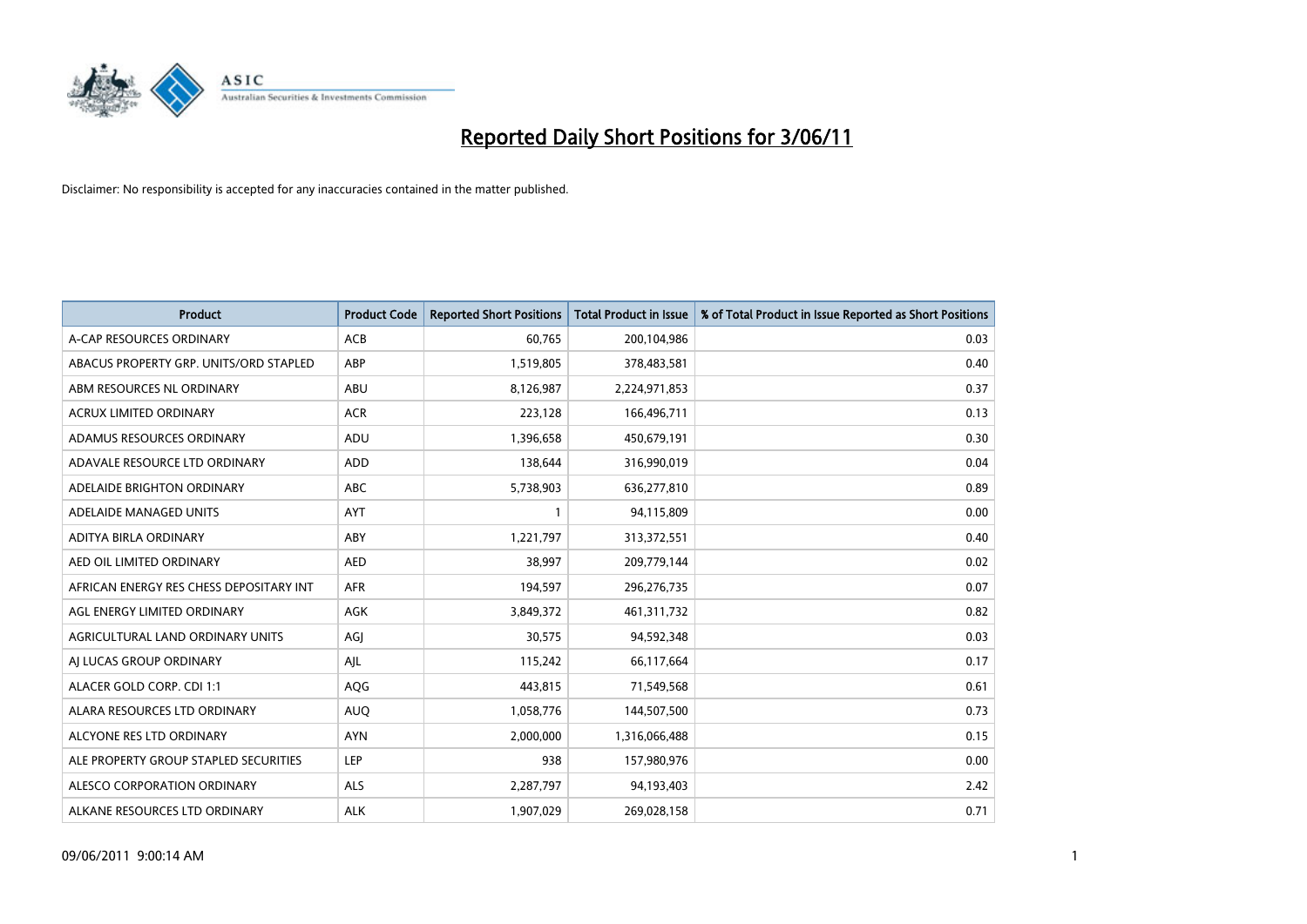

| <b>Product</b>                         | <b>Product Code</b> | <b>Reported Short Positions</b> | <b>Total Product in Issue</b> | % of Total Product in Issue Reported as Short Positions |
|----------------------------------------|---------------------|---------------------------------|-------------------------------|---------------------------------------------------------|
| ALLIANCE RESOURCES ORDINARY            | AGS                 | 153,664                         | 341,172,309                   | 0.05                                                    |
| ALLIED GOLD LIMITED ORDINARY           | <b>ALD</b>          | 2,310,408                       | 1,198,537,554                 | 0.19                                                    |
| ALTONA MINING LTD ORDINARY             | <b>AOH</b>          | 500,000                         | 472,133,029                   | 0.11                                                    |
| ALUMINA LIMITED ORDINARY               | <b>AWC</b>          | 25,023,998                      | 2,440,196,187                 | 1.02                                                    |
| AMADEUS ENERGY ORDINARY                | AMU                 | 457,658                         | 300,288,855                   | 0.15                                                    |
| AMALGAMATED HOLDINGS ORDINARY          | AHD                 | 16,437                          | 157,461,063                   | 0.01                                                    |
| AMCOR LIMITED ORDINARY                 | <b>AMC</b>          | 7,313,327                       | 1,227,416,280                 | 0.57                                                    |
| AMP LIMITED ORDINARY                   | AMP                 | 12,171,533                      | 2,811,693,913                 | 0.41                                                    |
| AMPELLA MINING ORDINARY                | <b>AMX</b>          | 788,361                         | 204,785,108                   | 0.38                                                    |
| ANSELL LIMITED ORDINARY                | <b>ANN</b>          | 3,928,094                       | 133,011,550                   | 2.96                                                    |
| ANTARES ENERGY LTD ORDINARY            | <b>AZZ</b>          | 101,632                         | 275,974,167                   | 0.04                                                    |
| ANZ BANKING GRP LTD ORDINARY           | ANZ                 | 12,422,983                      | 2,596,828,457                 | 0.44                                                    |
| APA GROUP STAPLED SECURITIES           | <b>APA</b>          | 7,145,834                       | 556,193,951                   | 1.29                                                    |
| APEX MINERALS NL ORDINARY              | <b>AXM</b>          | 990,198                         | 5,550,243,713                 | 0.02                                                    |
| APN EUROPEAN RETAIL UNITS STAPLED SEC. | <b>AEZ</b>          | 11,832                          | 544,910,660                   | 0.00                                                    |
| APN NEWS & MEDIA ORDINARY              | APN                 | 19,975,121                      | 618,568,292                   | 3.24                                                    |
| AQUARIUS PLATINUM. ORDINARY            | <b>AQP</b>          | 4,026,282                       | 470,070,802                   | 0.83                                                    |
| AQUILA RESOURCES ORDINARY              | <b>AQA</b>          | 4,984,801                       | 374,368,499                   | 1.34                                                    |
| ARAFURA RESOURCE LTD ORDINARY          | <b>ARU</b>          | 6,076,976                       | 367,980,342                   | 1.66                                                    |
| ARB CORPORATION ORDINARY               | ARP                 | 4,478                           | 72,481,302                    | 0.00                                                    |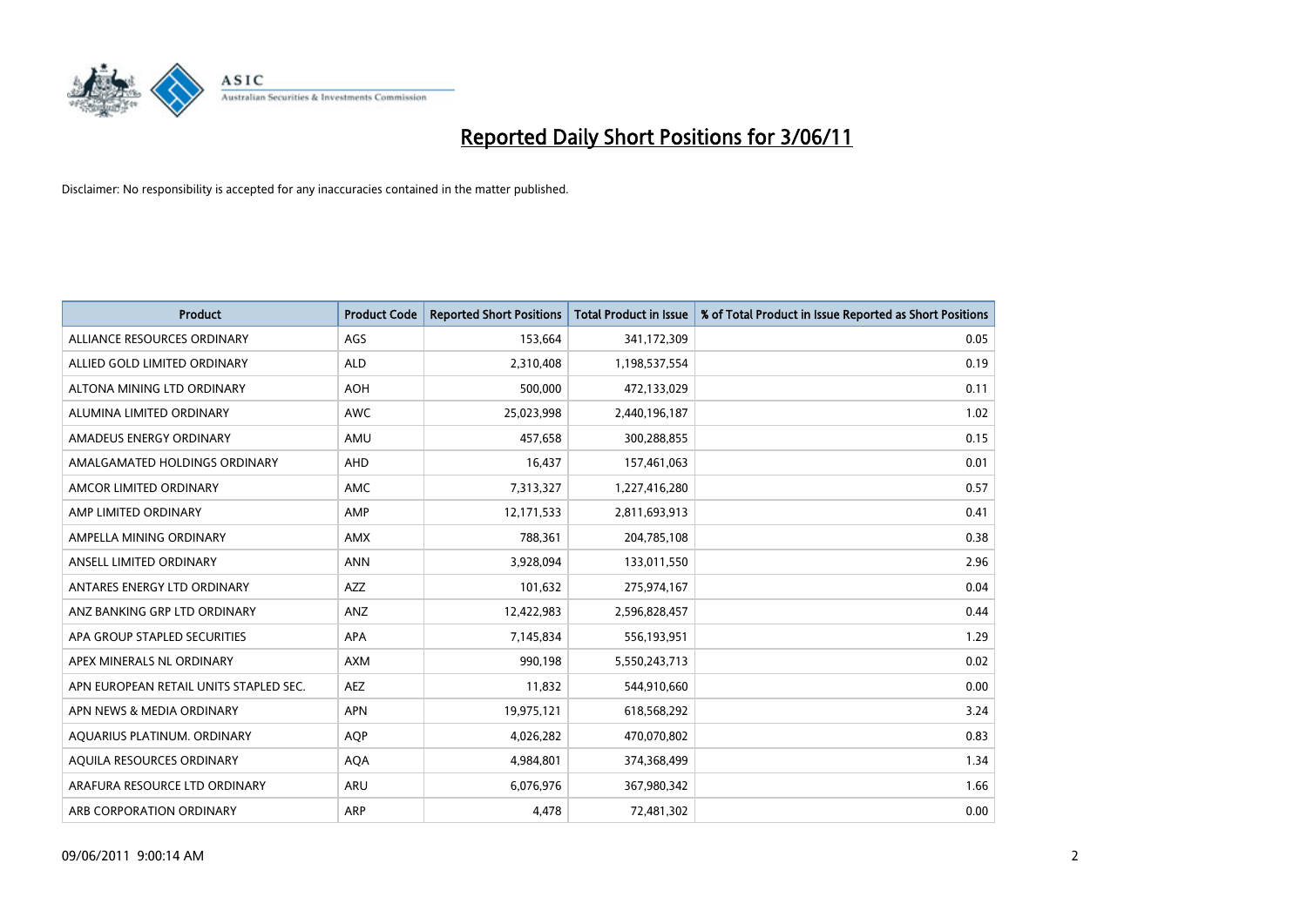

| <b>Product</b>                          | <b>Product Code</b> | <b>Reported Short Positions</b> | <b>Total Product in Issue</b> | % of Total Product in Issue Reported as Short Positions |
|-----------------------------------------|---------------------|---------------------------------|-------------------------------|---------------------------------------------------------|
| ARDENT LEISURE GROUP STAPLED SECURITIES | AAD                 | 507,596                         | 318,147,978                   | 0.15                                                    |
| ARISTOCRAT LEISURE ORDINARY             | ALL                 | 37,271,163                      | 536,480,307                   | 6.93                                                    |
| ASCIANO LIMITED ORDINARY                | <b>AIO</b>          | 17,396,341                      | 2,926,103,883                 | 0.59                                                    |
| ASG GROUP LIMITED ORDINARY              | ASZ                 | 68,401                          | 169,117,796                   | 0.04                                                    |
| ASPEN GROUP ORD/UNITS STAPLED           | APZ                 | 1,063,629                       | 579,826,041                   | 0.18                                                    |
| ASPIRE MINING LTD ORDINARY              | <b>AKM</b>          | 944.026                         | 539,971,483                   | 0.17                                                    |
| ASTON RES LTD ORDINARY                  | <b>AZT</b>          | 176,114                         | 204,527,604                   | 0.08                                                    |
| ASTRO JAP PROP GROUP STAPLED SECURITIES | AJA                 | 19,887                          | 58,445,002                    | 0.04                                                    |
| ASX LIMITED ORDINARY                    | <b>ASX</b>          | 1,858,758                       | 175,136,729                   | 1.06                                                    |
| ATLANTIC LIMITED ORDINARY               | ATI                 | 172,859                         | 113,210,529                   | 0.15                                                    |
| ATLAS IRON LIMITED ORDINARY             | <b>AGO</b>          | 1,775,752                       | 824,526,142                   | 0.19                                                    |
| AUCKLAND INTERNATION ORDINARY           | AIA                 | 162,720                         | 1,322,564,489                 | 0.01                                                    |
| AURORA MINERALS LTD ORDINARY            | <b>ARM</b>          | 416                             | 104,167,499                   | 0.00                                                    |
| <b>AURORA OIL &amp; GAS ORDINARY</b>    | <b>AUT</b>          | 5,103,718                       | 403,687,342                   | 1.27                                                    |
| AUSDRILL LIMITED ORDINARY               | <b>ASL</b>          | 177,817                         | 301,419,184                   | 0.05                                                    |
| AUSENCO LIMITED ORDINARY                | <b>AAX</b>          | 3,536,354                       | 122,987,022                   | 2.86                                                    |
| <b>AUSTAL LIMITED ORDINARY</b>          | ASB                 | 248,549                         | 188,069,638                   | 0.13                                                    |
| AUSTAR UNITED ORDINARY                  | <b>AUN</b>          | 2,309,273                       | 1,271,389,658                 | 0.17                                                    |
| AUSTBROKERS HOLDINGS ORDINARY           | <b>AUB</b>          | $\overline{2}$                  | 54,658,736                    | 0.00                                                    |
| AUSTIN ENGINEERING ORDINARY             | ANG                 | 213,142                         | 71,714,403                    | 0.29                                                    |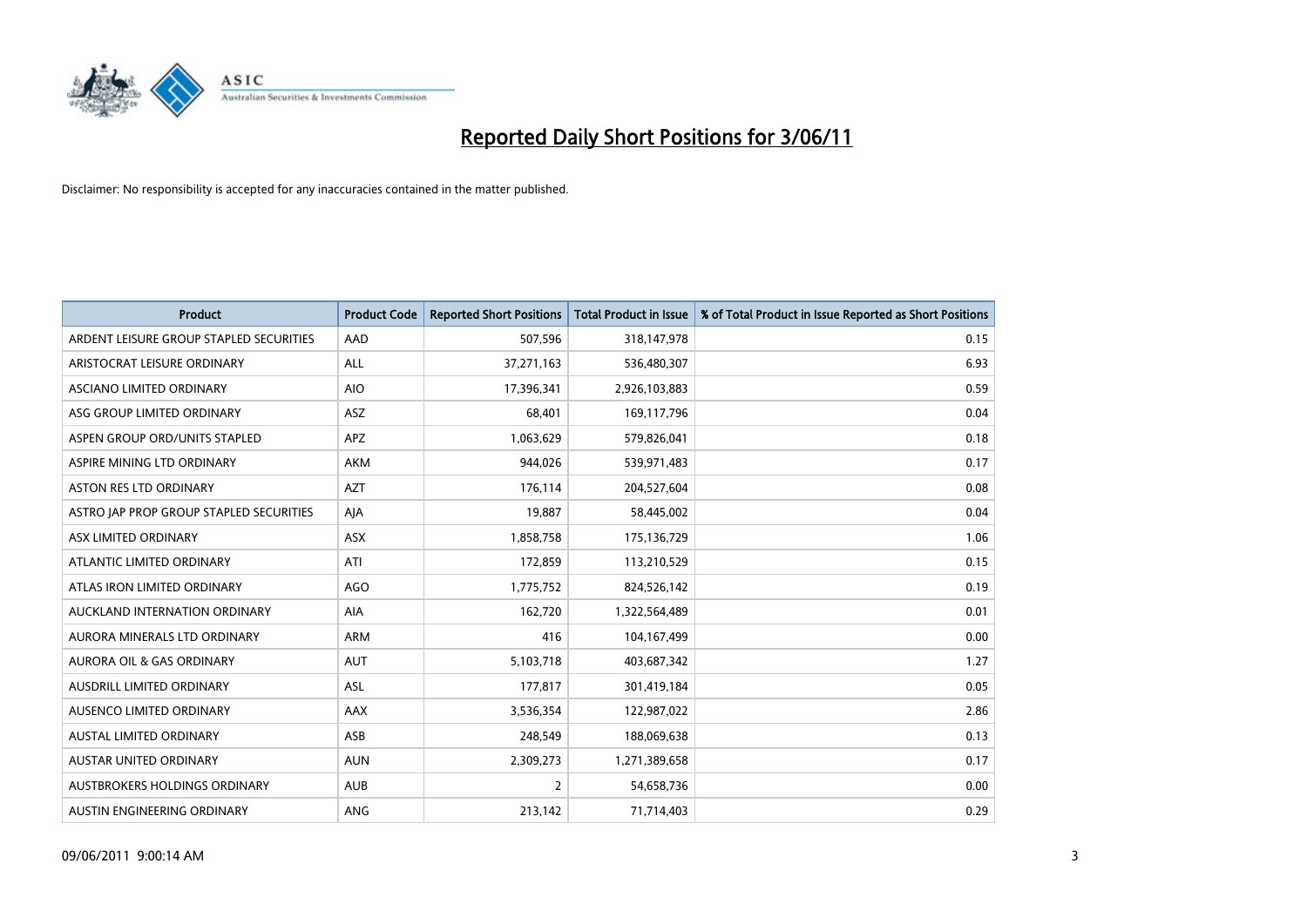

| <b>Product</b>                       | <b>Product Code</b> | <b>Reported Short Positions</b> | <b>Total Product in Issue</b> | % of Total Product in Issue Reported as Short Positions |
|--------------------------------------|---------------------|---------------------------------|-------------------------------|---------------------------------------------------------|
| <b>AUSTRALAND ASSETS ASSETS</b>      | <b>AAZPB</b>        | 1.168                           | 2,750,000                     | 0.04                                                    |
| AUSTRALAND PROPERTY STAPLED SECURITY | ALZ                 | 959,964                         | 576,846,597                   | 0.15                                                    |
| AUSTRALIAN AGRICULT, ORDINARY        | AAC                 | 4,851,816                       | 303,904,127                   | 1.61                                                    |
| <b>AUSTRALIAN EDUCATION UNITS</b>    | <b>AEU</b>          | 625,000                         | 175,465,397                   | 0.36                                                    |
| AUSTRALIAN FOUNDAT, ORDINARY         | AFI                 | 7,000                           | 1,016,903,220                 | 0.00                                                    |
| AUSTRALIAN INFRASTR. UNITS/ORDINARY  | <b>AIX</b>          | 1,761,899                       | 620,733,944                   | 0.28                                                    |
| AUSTRALIAN MINES LTD ORDINARY        | <b>AUZ</b>          | 1,400,000                       | 576,910,315                   | 0.24                                                    |
| AUSTRALIAN PHARM, ORDINARY           | API                 | 782,441                         | 488,115,883                   | 0.15                                                    |
| AUTOMOTIVE HOLDINGS ORDINARY         | <b>AHE</b>          | 442,597                         | 260,345,713                   | 0.17                                                    |
| AVEXA LIMITED ORDINARY               | <b>AVX</b>          | 243,657                         | 847,688,779                   | 0.03                                                    |
| AWE LIMITED ORDINARY                 | <b>AWE</b>          | 2,478,871                       | 521,871,941                   | 0.48                                                    |
| AZUMAH RESOURCES ORDINARY            | <b>AZM</b>          | 76,378                          | 279,196,055                   | 0.02                                                    |
| <b>BANDANNA ENERGY ORDINARY</b>      | <b>BND</b>          | 528,405                         | 426,515,482                   | 0.12                                                    |
| BANK OF QUEENSLAND. ORDINARY         | <b>BOQ</b>          | 3,773,170                       | 225,369,547                   | 1.66                                                    |
| <b>BANNERMAN RESOURCES ORDINARY</b>  | <b>BMN</b>          | 29,159                          | 234,435,934                   | 0.01                                                    |
| <b>BASE RES LIMITED ORDINARY</b>     | <b>BSE</b>          | 85,755                          | 165,341,114                   | 0.05                                                    |
| BATHURST RESOURCES ORDINARY          | <b>BTU</b>          | 6,728,381                       | 666,141,330                   | 1.01                                                    |
| <b>BAUXITE RESOURCE LTD ORDINARY</b> | <b>BAU</b>          | 109,797                         | 235,379,896                   | 0.05                                                    |
| BC IRON LIMITED ORDINARY             | <b>BCI</b>          | 268,978                         | 94,381,000                    | 0.28                                                    |
| BEACH ENERGY LIMITED ORDINARY        | <b>BPT</b>          | 4.940.106                       | 1,102,788,311                 | 0.45                                                    |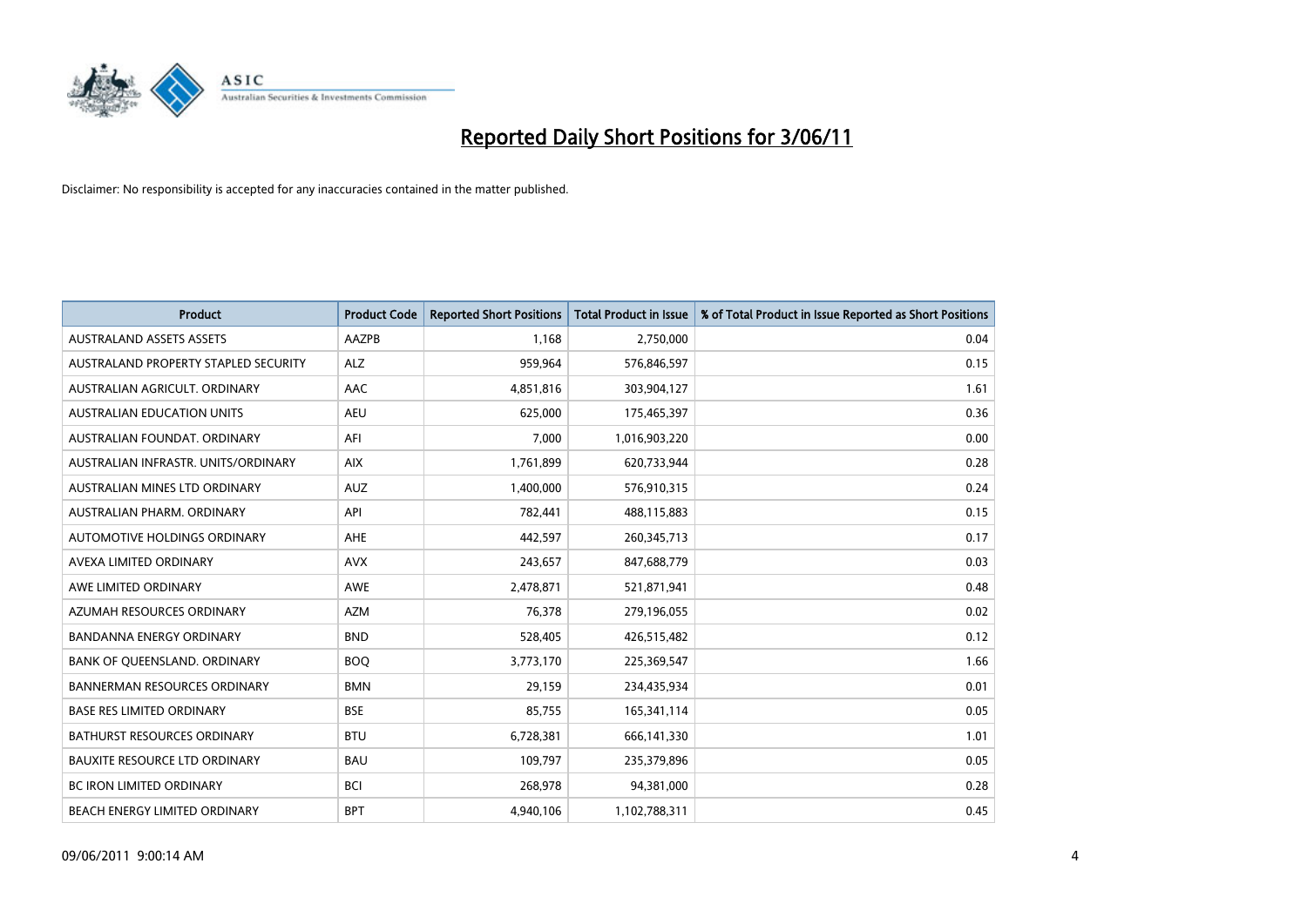

| <b>Product</b>                       | <b>Product Code</b> | <b>Reported Short Positions</b> | <b>Total Product in Issue</b> | % of Total Product in Issue Reported as Short Positions |
|--------------------------------------|---------------------|---------------------------------|-------------------------------|---------------------------------------------------------|
| BEADELL RESOURCE LTD ORDINARY        | <b>BDR</b>          | 2,437,707                       | 622,372,828                   | 0.38                                                    |
| BENDIGO AND ADELAIDE ORDINARY        | <b>BEN</b>          | 6,842,544                       | 360,268,130                   | 1.92                                                    |
| BERKELEY RESOURCES ORDINARY          | <b>BKY</b>          | 655,563                         | 174,298,273                   | 0.36                                                    |
| BETASHARES ASX RES ETF UNITS         | <b>ORE</b>          | 188,220                         | 4,519,432                     | 4.16                                                    |
| BHP BILLITON LIMITED ORDINARY        | <b>BHP</b>          | 42,210,928                      | 3,209,181,688                 | 1.32                                                    |
| <b>BILLABONG ORDINARY</b>            | <b>BBG</b>          | 13,904,948                      | 254,037,587                   | 5.46                                                    |
| <b>BIONOMICS LIMITED ORDINARY</b>    | <b>BNO</b>          | 71,105                          | 344,094,479                   | 0.02                                                    |
| <b>BIOTA HOLDINGS ORDINARY</b>       | <b>BTA</b>          | 2,222,125                       | 181,417,556                   | 1.21                                                    |
| <b>BISALLOY STEEL ORDINARY</b>       | <b>BIS</b>          | 84,480                          | 216,455,965                   | 0.04                                                    |
| BKI INVESTMENT LTD ORDINARY          | BKI                 | 508                             | 422,863,407                   | 0.00                                                    |
| <b>BLACKMORES LIMITED ORDINARY</b>   | <b>BKL</b>          | 10,000                          | 16,744,292                    | 0.06                                                    |
| <b>BLACKTHORN RESOURCES ORDINARY</b> | <b>BTR</b>          | 35,848                          | 122,918,000                   | 0.03                                                    |
| <b>BLUESCOPE STEEL LTD ORDINARY</b>  | <b>BSL</b>          | 56,084,219                      | 1,842,207,385                 | 3.03                                                    |
| <b>BOART LONGYEAR ORDINARY</b>       | <b>BLY</b>          | 4,224,702                       | 461,163,412                   | 0.91                                                    |
| <b>BOOM LOGISTICS ORDINARY</b>       | <b>BOL</b>          | 337,999                         | 461,500,712                   | 0.07                                                    |
| BORAL LIMITED. ORDINARY              | <b>BLD</b>          | 32,911,343                      | 729,925,990                   | 4.50                                                    |
| BOTSWANA METALS LTD ORDINARY         | <b>BML</b>          | 7,000                           | 143,717,013                   | 0.00                                                    |
| <b>BOW ENERGY LIMITED ORDINARY</b>   | <b>BOW</b>          | 7,091,999                       | 349,517,229                   | 2.03                                                    |
| <b>BRADKEN LIMITED ORDINARY</b>      | <b>BKN</b>          | 2,060,997                       | 142,834,224                   | 1.44                                                    |
| <b>BRAMBLES LIMITED ORDINARY</b>     | <b>BXB</b>          | 21,211,097                      | 1,479,328,275                 | 1.40                                                    |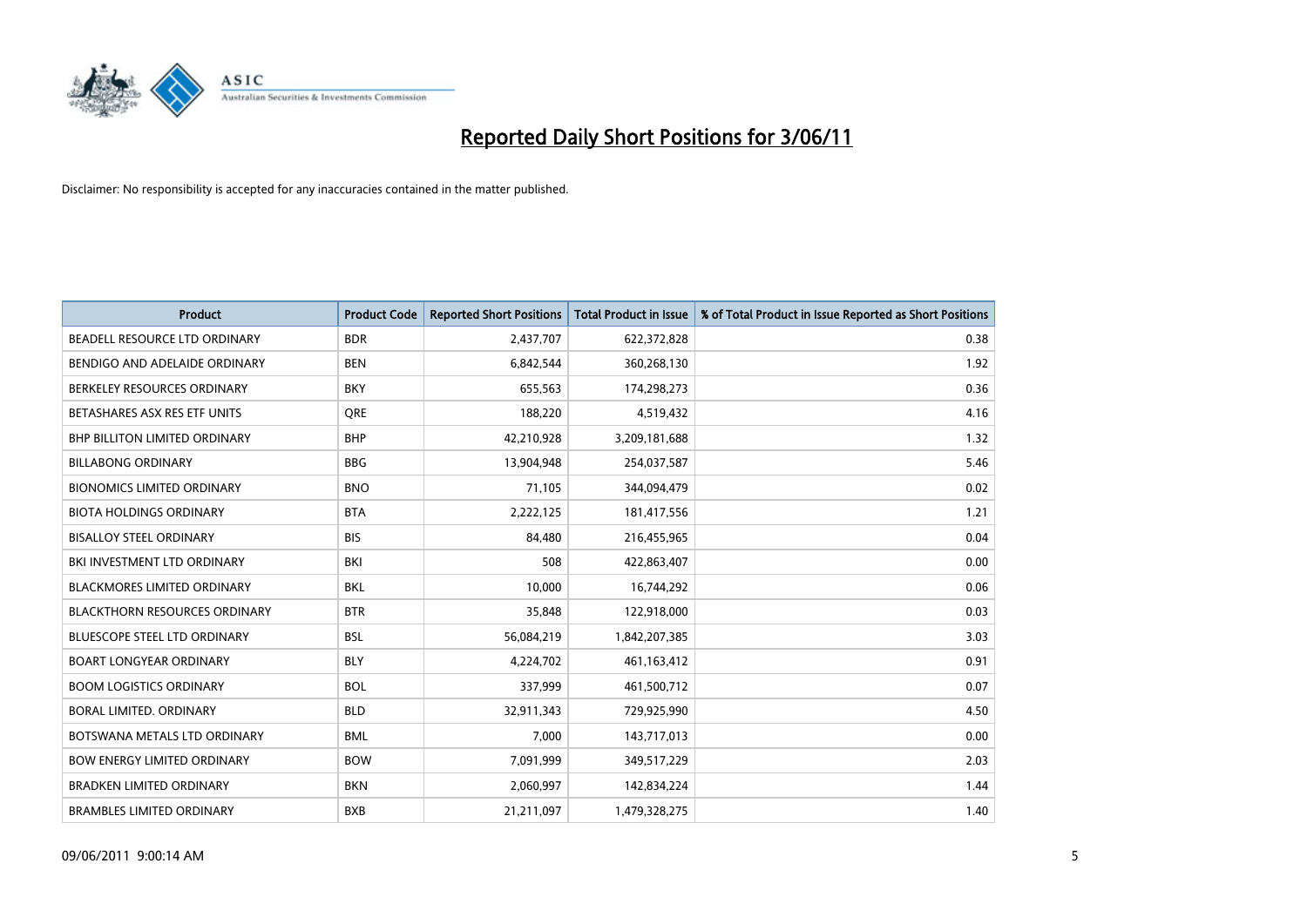

| <b>Product</b>                        | <b>Product Code</b> | <b>Reported Short Positions</b> | <b>Total Product in Issue</b> | % of Total Product in Issue Reported as Short Positions |
|---------------------------------------|---------------------|---------------------------------|-------------------------------|---------------------------------------------------------|
| <b>BREVILLE GROUP LTD ORDINARY</b>    | <b>BRG</b>          | 2.739                           | 129,995,322                   | 0.00                                                    |
| <b>BRICKWORKS LIMITED ORDINARY</b>    | <b>BKW</b>          | 18,522                          | 147,567,333                   | 0.01                                                    |
| <b>BROCKMAN RESOURCES ORDINARY</b>    | <b>BRM</b>          | 160,032                         | 144,803,151                   | 0.11                                                    |
| BT INVESTMENT MNGMNT ORDINARY         | <b>BTT</b>          | 554,785                         | 160,000,000                   | 0.35                                                    |
| <b>BURU ENERGY ORDINARY</b>           | <b>BRU</b>          | 5,543,631                       | 182,840,549                   | 3.04                                                    |
| <b>BWP TRUST ORDINARY UNITS</b>       | <b>BWP</b>          | 1,362,197                       | 520,012,793                   | 0.26                                                    |
| <b>CABCHARGE AUSTRALIA ORDINARY</b>   | CAB                 | 788,330                         | 120,437,014                   | 0.62                                                    |
| <b>CALTEX AUSTRALIA ORDINARY</b>      | <b>CTX</b>          | 7,161,400                       | 270,000,000                   | 2.64                                                    |
| CAMPBELL BROTHERS ORDINARY            | <b>CPB</b>          | 123,310                         | 67,503,411                    | 0.18                                                    |
| CAPE LAMBERT RES LTD ORDINARY         | <b>CFE</b>          | 1,301,013                       | 571,849,603                   | 0.22                                                    |
| CARABELLA RES LTD ORDINARY            | <b>CLR</b>          | 555,941                         | 54,711,817                    | 1.02                                                    |
| <b>CARBON ENERGY ORDINARY</b>         | <b>CNX</b>          | 1,724,402                       | 698,517,858                   | 0.23                                                    |
| <b>CARDNO LIMITED ORDINARY</b>        | CDD                 | 46,753                          | 106,863,041                   | 0.04                                                    |
| CARNARVON PETROLEUM ORDINARY          | <b>CVN</b>          | 16,455,252                      | 687,820,634                   | 2.38                                                    |
| <b>CARNEGIE WAVE ENERGY ORDINARY</b>  | <b>CWE</b>          | 83.000                          | 899,087,627                   | 0.01                                                    |
| <b>CARPATHIAN RESOURCES ORDINARY</b>  | <b>CPN</b>          | 75,000                          | 265,533,501                   | 0.03                                                    |
| CARPENTARIA EXP. LTD ORDINARY         | CAP                 | 9,777                           | 98,741,301                    | 0.01                                                    |
| CARSALES.COM LTD ORDINARY             | <b>CRZ</b>          | 7,543,000                       | 234,348,300                   | 3.23                                                    |
| CASH CONVERTERS ORD/DIV ACCESS        | CCV                 | 68,191                          | 379,761,025                   | 0.01                                                    |
| <b>CASPIAN OIL &amp; GAS ORDINARY</b> | CIG                 | 230,000                         | 1,331,500,513                 | 0.01                                                    |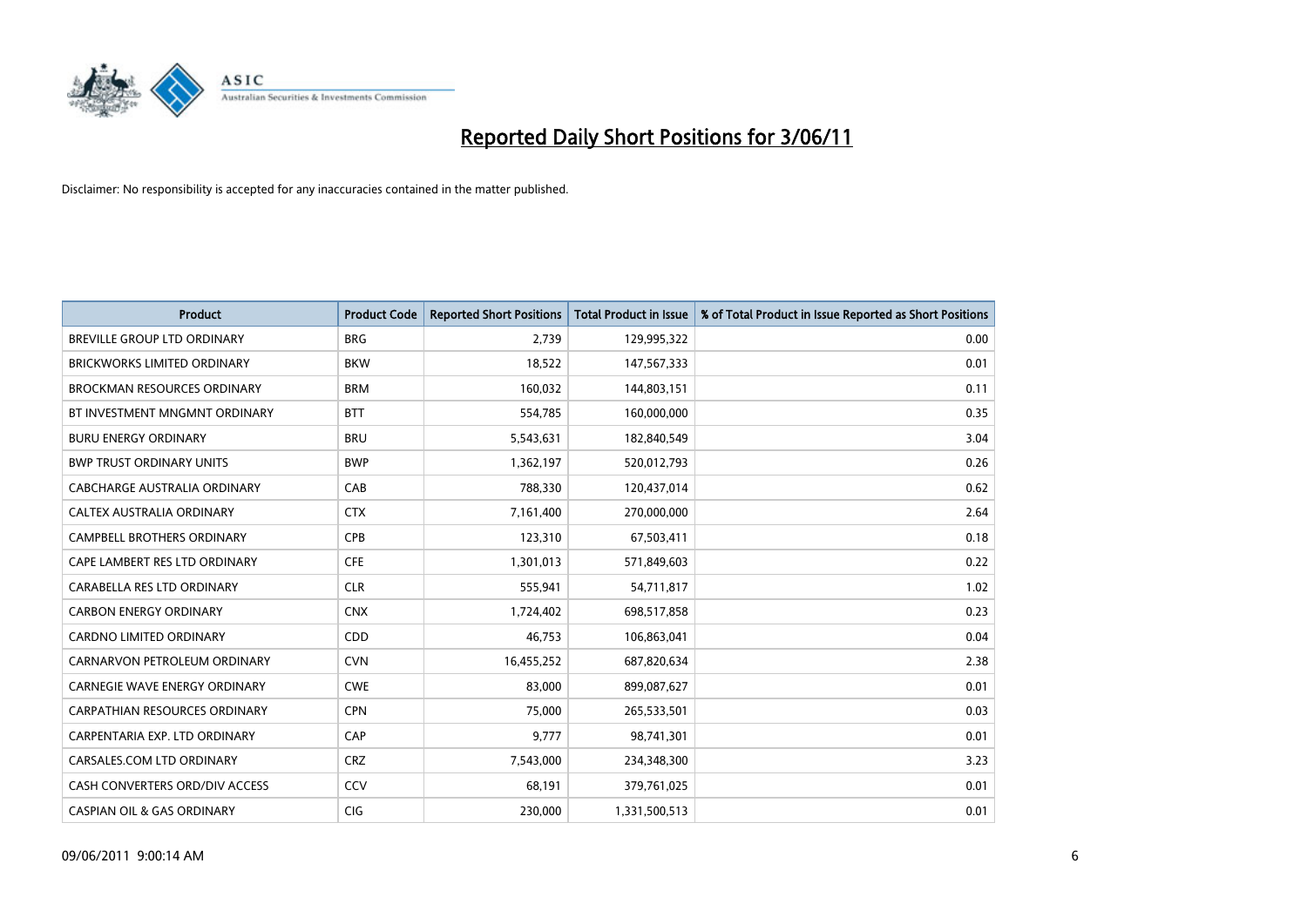

| <b>Product</b>                                | <b>Product Code</b> | <b>Reported Short Positions</b> | Total Product in Issue | % of Total Product in Issue Reported as Short Positions |
|-----------------------------------------------|---------------------|---------------------------------|------------------------|---------------------------------------------------------|
| CATALPA RESOURCES ORDINARY                    | CAH                 | 255,348                         | 178,031,701            | 0.14                                                    |
| CEC GROUP LIMITED ORDINARY                    | <b>CEG</b>          | 1,750                           | 79,662,662             | 0.00                                                    |
| <b>CELLNET GROUP ORDINARY</b>                 | <b>CLT</b>          | 1,342                           | 61,596,082             | 0.00                                                    |
| CENTRAL PETROLEUM ORDINARY                    | <b>CTP</b>          | 129,020                         | 982,298,842            | 0.01                                                    |
| CENTRO PROPERTIES UNITS/ORD STAPLED           | <b>CNP</b>          | 16,150                          | 972,414,514            | 0.00                                                    |
| <b>CENTRO RETAIL GROUP STAPLED SECURITIES</b> | <b>CER</b>          | 2,738,662                       | 2,286,399,424          | 0.12                                                    |
| <b>CERAMIC FUEL CELLS ORDINARY</b>            | <b>CFU</b>          | 1,167,073                       | 1,201,353,566          | 0.09                                                    |
| <b>CFS RETAIL PROPERTY UNITS</b>              | <b>CFX</b>          | 47,318,570                      | 2,839,591,911          | 1.65                                                    |
| CGA MINING LIMITED ORDINARY                   | CGX                 | 246,246                         | 333, 265, 726          | 0.07                                                    |
| <b>CHALLENGER DIV.PRO. STAPLED UNITS</b>      | <b>CDI</b>          | 95,961                          | 913,426,007            | 0.01                                                    |
| CHALLENGER INFRAST. STAPLED UNITS             | <b>CIF</b>          | 13,519                          | 316,223,785            | 0.00                                                    |
| <b>CHALLENGER LIMITED ORDINARY</b>            | CGF                 | 7,010,820                       | 499,395,270            | 1.38                                                    |
| <b>CHANDLER MACLEOD LTD ORDINARY</b>          | <b>CMG</b>          | 11,970                          | 463,971,344            | 0.00                                                    |
| CHARTER HALL GROUP STAPLED US PROHIBIT.       | <b>CHC</b>          | 1,430,947                       | 306,341,814            | 0.46                                                    |
| <b>CHARTER HALL OFFICE UNIT</b>               | COO                 | 3,287,139                       | 493,319,730            | 0.67                                                    |
| <b>CHARTER HALL RETAIL UNITS</b>              | <b>COR</b>          | 195,866                         | 305,200,723            | 0.05                                                    |
| CHEMGENEX PHARMACEUT ORDINARY                 | <b>CXS</b>          | 5,178,209                       | 313,558,870            | 1.66                                                    |
| CITIGOLD CORP LTD ORDINARY                    | <b>CTO</b>          | 2,059,217                       | 1,105,078,301          | 0.18                                                    |
| <b>CLARIUS GRP LTD ORDINARY</b>               | <b>CND</b>          | 192,612                         | 88,128,815             | 0.22                                                    |
| <b>CLEAN SEAS TUNA ORDINARY</b>               | <b>CSS</b>          | 38,929                          | 480,829,414            | 0.01                                                    |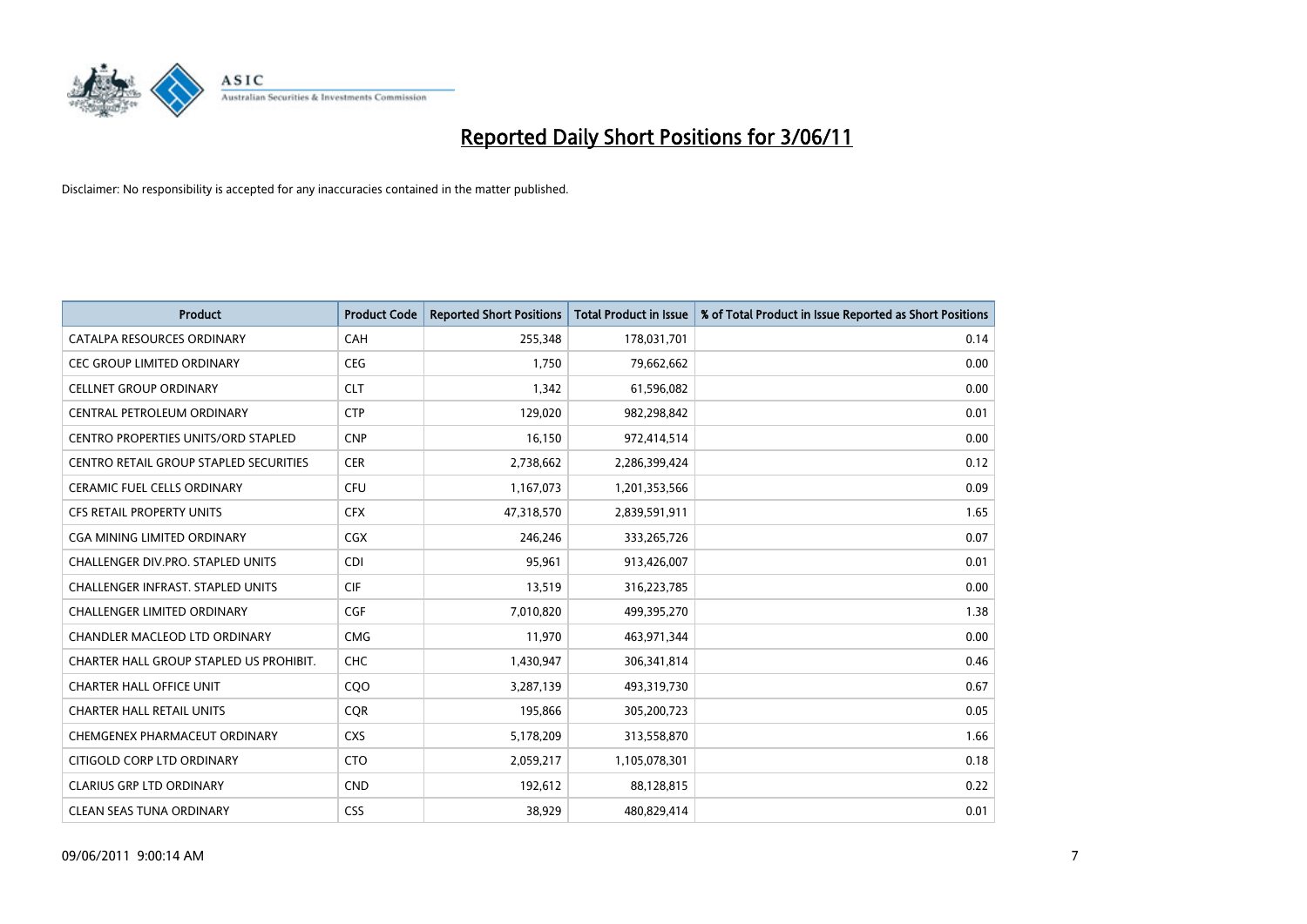

| <b>Product</b>                          | <b>Product Code</b> | <b>Reported Short Positions</b> | <b>Total Product in Issue</b> | % of Total Product in Issue Reported as Short Positions |
|-----------------------------------------|---------------------|---------------------------------|-------------------------------|---------------------------------------------------------|
| CLINUVEL PHARMACEUT. ORDINARY           | CUV                 | 4,127                           | 30,381,706                    | 0.01                                                    |
| <b>CLOUGH LIMITED ORDINARY</b>          | <b>CLO</b>          | 285,849                         | 769,801,269                   | 0.03                                                    |
| <b>COAL &amp; ALLIED ORDINARY</b>       | <b>CNA</b>          | 6,875                           | 86,584,735                    | 0.00                                                    |
| COAL OF AFRICA LTD ORDINARY             | <b>CZA</b>          | 391,643                         | 531,139,661                   | 0.08                                                    |
| <b>COALSPUR MINES LTD ORDINARY</b>      | <b>CPL</b>          | 689,098                         | 532,215,816                   | 0.11                                                    |
| <b>COBAR CONSOLIDATED ORDINARY</b>      | CCU                 | 105,405                         | 175,313,488                   | 0.06                                                    |
| COCA-COLA AMATIL ORDINARY               | <b>CCL</b>          | 9,478,003                       | 757,981,346                   | 1.22                                                    |
| COCHLEAR LIMITED ORDINARY               | <b>COH</b>          | 1,733,417                       | 56,745,023                    | 3.04                                                    |
| COCKATOO COAL ORDINARY                  | <b>COK</b>          | 7,890,387                       | 1,016,096,908                 | 0.77                                                    |
| <b>COKAL LTD ORDINARY</b>               | <b>CKA</b>          | 392,815                         | 128,495,735                   | 0.31                                                    |
| COMMONWEALTH BANK, ORDINARY             | <b>CBA</b>          | 18,172,195                      | 1,558,627,244                 | 1.12                                                    |
| <b>COMMONWEALTH PROP ORDINARY UNITS</b> | <b>CPA</b>          | 48,554,725                      | 2,449,599,711                 | 2.00                                                    |
| <b>COMPASS RESOURCES ORDINARY</b>       | <b>CMR</b>          | 160,952                         | 147,402,920                   | 0.11                                                    |
| <b>COMPUTERSHARE LTD ORDINARY</b>       | <b>CPU</b>          | 4,530,281                       | 555,664,059                   | 0.78                                                    |
| <b>CONNECTEAST GROUP STAPLED</b>        | CEU                 | 18,579,652                      | 3,940,145,951                 | 0.47                                                    |
| CONQUEST MINING ORDINARY                | COT                 | 562,092                         | 583,241,478                   | 0.08                                                    |
| CONSOLIDATED MEDIA, ORDINARY            | <b>CMI</b>          | 3,493,476                       | 561,834,996                   | 0.62                                                    |
| CONTANGO MICROCAP ORDINARY              | <b>CTN</b>          | 7,500                           | 146,423,793                   | 0.01                                                    |
| CONTINENTAL COAL LTD ORDINARY           | CCC                 | 732,593                         | 1,980,616,757                 | 0.04                                                    |
| <b>COOPER ENERGY LTD ORDINARY</b>       | <b>COE</b>          | 89,539                          | 292,576,001                   | 0.03                                                    |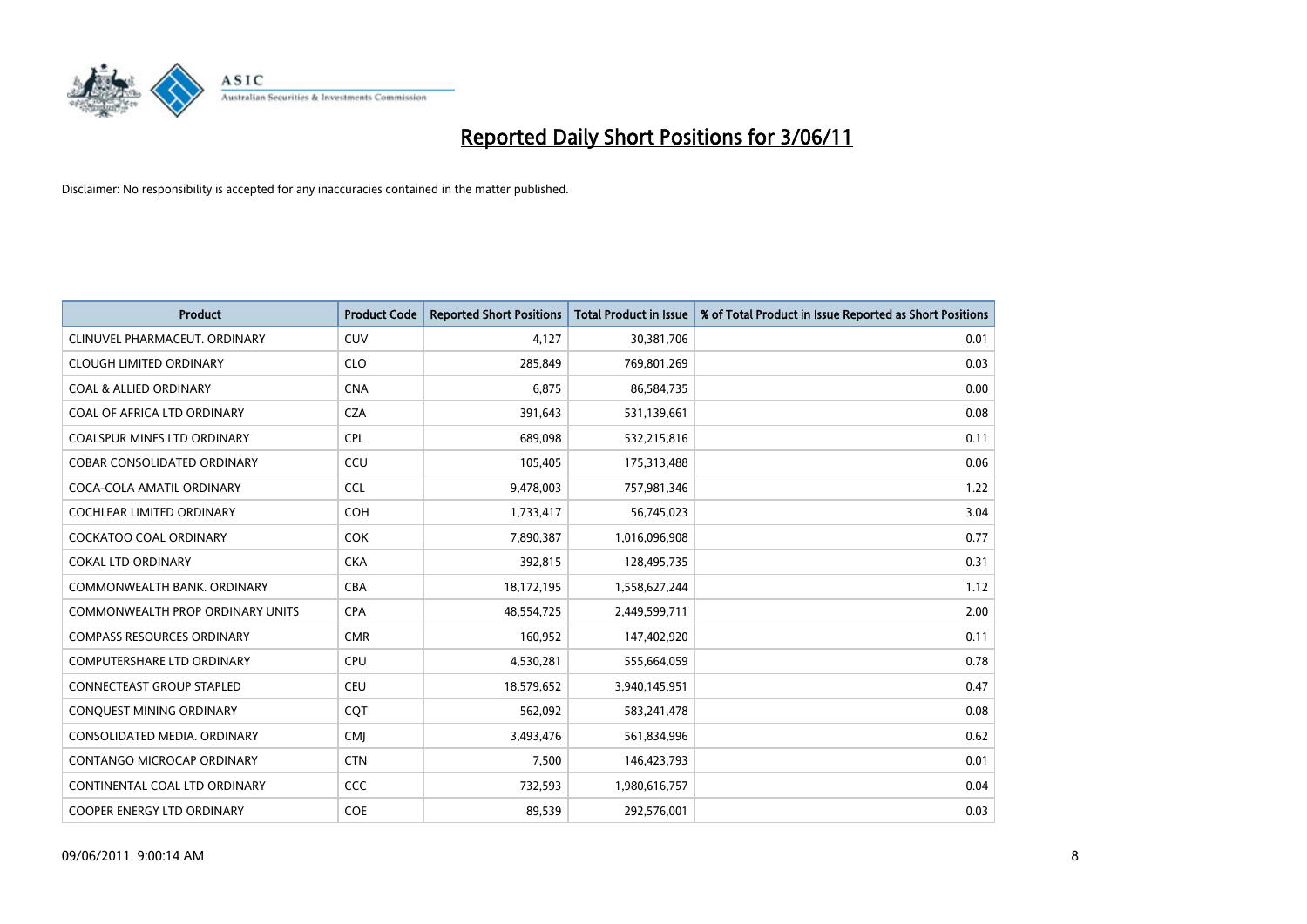

| <b>Product</b>                          | <b>Product Code</b> | <b>Reported Short Positions</b> | Total Product in Issue | % of Total Product in Issue Reported as Short Positions |
|-----------------------------------------|---------------------|---------------------------------|------------------------|---------------------------------------------------------|
| <b>COPPER STRIKE LTD ORDINARY</b>       | <b>CSE</b>          | 714                             | 129,455,571            | 0.00                                                    |
| <b>CORDLIFE LIMITED ORDINARY</b>        | CBB                 |                                 | 145,360,920            | 0.00                                                    |
| <b>COUNT FINANCIAL ORDINARY</b>         | COU                 | 732,366                         | 262,212,976            | 0.28                                                    |
| <b>CROMWELL PROP STAPLED SECURITIES</b> | <b>CMW</b>          | 248,876                         | 964,737,315            | 0.03                                                    |
| <b>CROWN LIMITED ORDINARY</b>           | <b>CWN</b>          | 3,556,448                       | 754,131,800            | 0.45                                                    |
| <b>CSG LIMITED ORDINARY</b>             | CSV                 | 786,135                         | 282,567,499            | 0.27                                                    |
| <b>CSL LIMITED ORDINARY</b>             | <b>CSL</b>          | 8,270,612                       | 529,396,133            | 1.52                                                    |
| <b>CSR LIMITED ORDINARY</b>             | <b>CSR</b>          | 12,195,531                      | 506,000,315            | 2.39                                                    |
| <b>CUDECO LIMITED ORDINARY</b>          | CDU                 | 587,463                         | 145,512,643            | 0.40                                                    |
| <b>CUSTOMERS LIMITED ORDINARY</b>       | CUS                 | 153,396                         | 134,869,357            | 0.11                                                    |
| DART ENERGY LTD ORDINARY                | <b>DTE</b>          | 8,100,575                       | 720,674,545            | 1.11                                                    |
| DAVID JONES LIMITED ORDINARY            | <b>DJS</b>          | 29,851,843                      | 520,751,395            | 5.72                                                    |
| DECMIL GROUP LIMITED ORDINARY           | <b>DCG</b>          | 255,049                         | 124,204,568            | 0.20                                                    |
| DEEP YELLOW LIMITED ORDINARY            | <b>DYL</b>          | 15,876                          | 1,127,534,458          | 0.00                                                    |
| DEVINE LIMITED ORDINARY                 | <b>DVN</b>          | 1,000                           | 634,918,223            | 0.00                                                    |
| DEXUS PROPERTY GROUP STAPLED UNITS      | <b>DXS</b>          | 22,858,174                      | 4,839,024,176          | 0.47                                                    |
| DISCOVERY METALS LTD ORDINARY           | <b>DML</b>          | 7,252,030                       | 437,114,481            | 1.66                                                    |
| DOMINO PIZZA ENTERPR ORDINARY           | <b>DMP</b>          | 245,154                         | 68,407,674             | 0.36                                                    |
| DOWNER EDI LIMITED ORDINARY             | <b>DOW</b>          | 5,548,077                       | 429,100,296            | 1.28                                                    |
| DRAGON MINING LTD ORDINARY              | <b>DRA</b>          | 843                             | 75,170,613             | 0.00                                                    |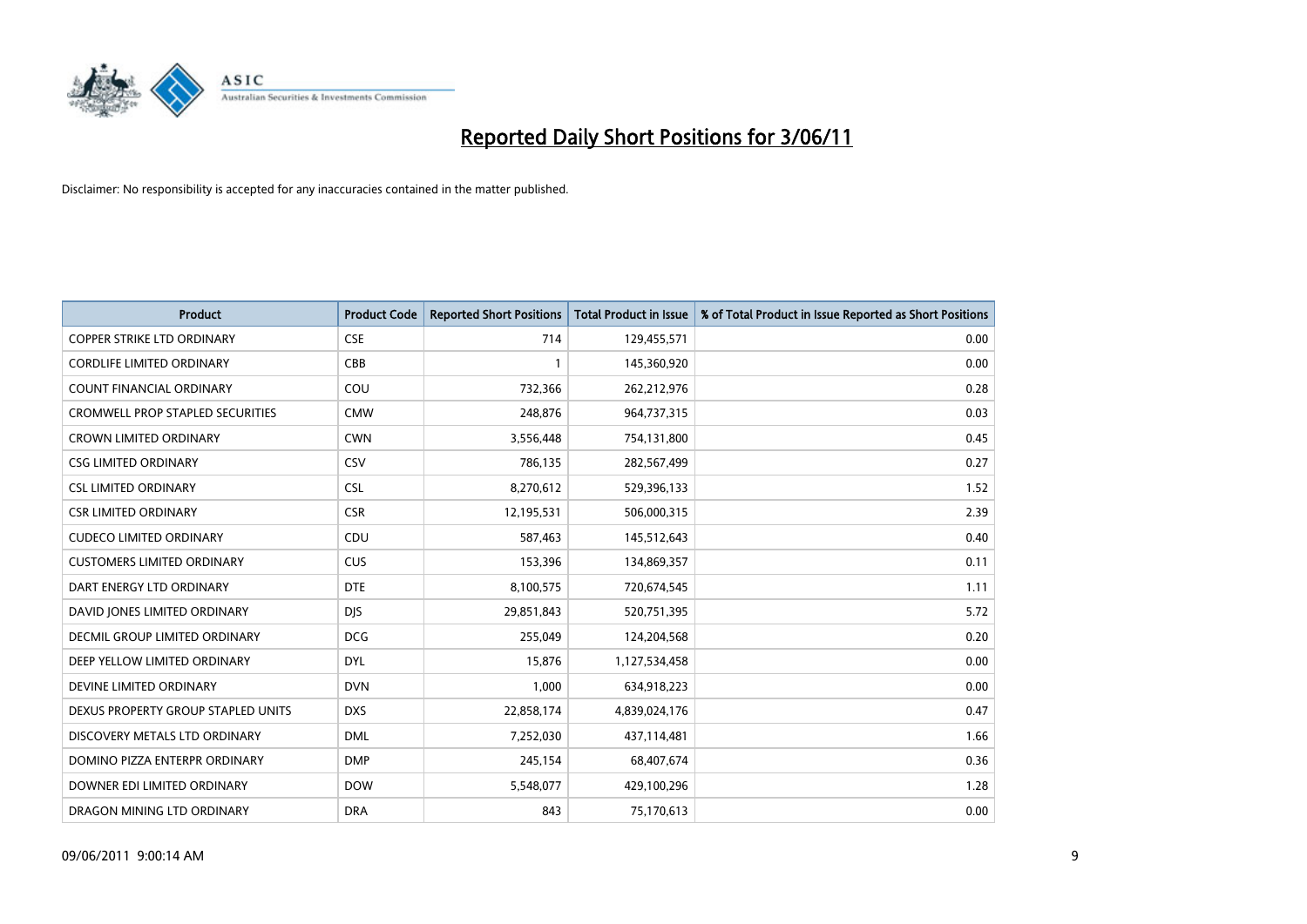

| <b>Product</b>                            | <b>Product Code</b> | <b>Reported Short Positions</b> | Total Product in Issue | % of Total Product in Issue Reported as Short Positions |
|-------------------------------------------|---------------------|---------------------------------|------------------------|---------------------------------------------------------|
| DRILLSEARCH ENERGY ORDINARY               | <b>DLS</b>          | 1,478,513                       | 237,220,182            | 0.63                                                    |
| DUET GROUP STAPLED US PROHIBIT.           | <b>DUE</b>          | 1,621,496                       | 909,692,991            | 0.16                                                    |
| DULUXGROUP LIMITED ORDINARY               | <b>DLX</b>          | 6,709,642                       | 367,456,259            | 1.83                                                    |
| DWS ADVANCED ORDINARY                     | <b>DWS</b>          | 134,428                         | 132,362,763            | 0.10                                                    |
| DYESOL LIMITED ORDINARY                   | <b>DYE</b>          | 1,406                           | 153,894,736            | 0.00                                                    |
| <b>EASTERN STAR GAS ORDINARY</b>          | ESG                 | 8,799,901                       | 991,567,041            | 0.88                                                    |
| EDT RETAIL TRUST UNITS                    | <b>EDT</b>          | 889.779                         | 4,700,290,868          | 0.02                                                    |
| <b>ELDERS LIMITED HYBRIDS</b>             | <b>ELDPA</b>        | 43,286                          | 1,500,000              | 2.89                                                    |
| ELDERS LIMITED ORDINARY                   | <b>ELD</b>          | 15,399,970                      | 448,598,480            | 3.42                                                    |
| ELDORADO GOLD CORP CDI 1:1                | EAU                 | 130,248                         | 20,780,770             | 0.60                                                    |
| ELEMENTAL MINERALS ORDINARY               | <b>ELM</b>          | 38,412                          | 170,034,992            | 0.02                                                    |
| ELIXIR PETROLEUM LTD ORDINARY             | <b>EXR</b>          | 324,400                         | 188,988,472            | 0.17                                                    |
| <b>EMECO HOLDINGS ORDINARY</b>            | <b>EHL</b>          | 981,342                         | 631,237,586            | 0.14                                                    |
| <b>ENERGY RESOURCES ORDINARY 'A'</b>      | ERA                 | 5,152,853                       | 190,737,934            | 2.70                                                    |
| <b>ENERGY WORLD CORPOR, ORDINARY</b>      | <b>EWC</b>          | 22,643,060                      | 1,561,166,672          | 1.43                                                    |
| ENTEK ENERGY LTD ORDINARY                 | <b>ETE</b>          | 3,972,088                       | 408,525,909            | 0.97                                                    |
| <b>ENTELLECT LIMITED ORDINARY</b>         | <b>ESN</b>          | 464,050                         | 87,239,240             | 0.53                                                    |
| <b>ENVESTRA LIMITED ORDINARY</b>          | <b>ENV</b>          | 3,807,075                       | 1,468,560,201          | 0.26                                                    |
| EQUINOX MINERALS LTD CHESS DEPOSITARY INT | EON                 | 2,147,758                       | 879,495,876            | 0.25                                                    |
| EVEREST FINANCIAL ORDINARY                | <b>EFG</b>          | 4,300                           | 25,143,824             | 0.02                                                    |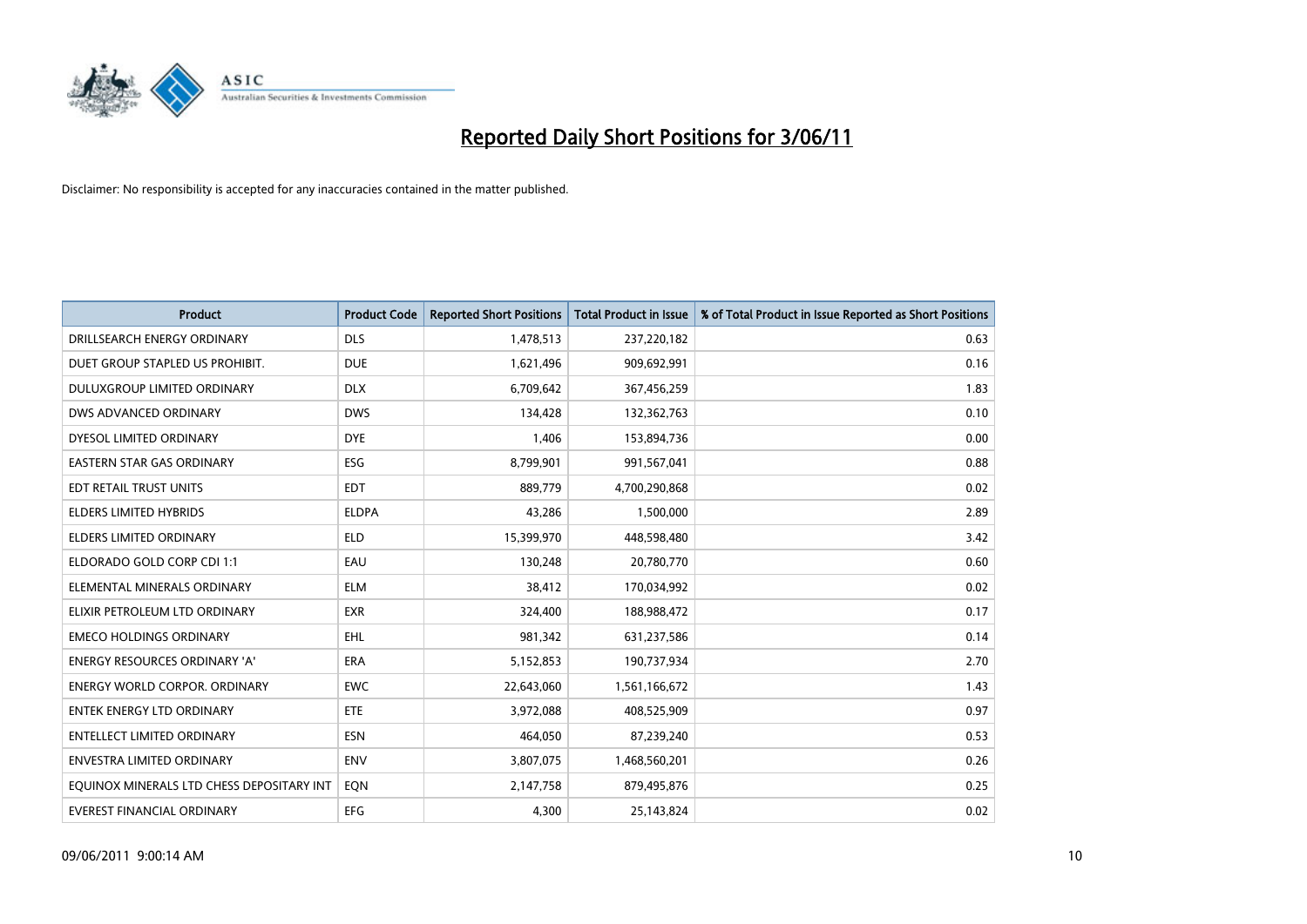

| <b>Product</b>                               | <b>Product Code</b> | <b>Reported Short Positions</b> | <b>Total Product in Issue</b> | % of Total Product in Issue Reported as Short Positions |
|----------------------------------------------|---------------------|---------------------------------|-------------------------------|---------------------------------------------------------|
| <b>EXTRACT RESOURCES ORDINARY</b>            | <b>EXT</b>          | 563,993                         | 251,191,285                   | 0.21                                                    |
| FAIRFAX MEDIA LTD ORDINARY                   | <b>FXI</b>          | 288,894,441                     | 2,351,955,725                 | 12.26                                                   |
| <b>FAR LTD ORDINARY</b>                      | <b>FAR</b>          | 21,000,347                      | 1,245,351,164                 | 1.69                                                    |
| FERRAUS LIMITED ORDINARY                     | <b>FRS</b>          | 370                             | 249,398,565                   | 0.00                                                    |
| FISHER & PAYKEL APP. ORDINARY                | <b>FPA</b>          | 139,105                         | 724,235,162                   | 0.02                                                    |
| FISHER & PAYKEL H. ORDINARY                  | <b>FPH</b>          | 2,479,247                       | 520,473,867                   | 0.48                                                    |
| <b>FKP PROPERTY GROUP STAPLED SECURITIES</b> | <b>FKP</b>          | 18,069,202                      | 1,184,196,147                 | 1.53                                                    |
| FLEETWOOD CORP ORDINARY                      | <b>FWD</b>          | 316,219                         | 57,847,937                    | 0.52                                                    |
| FLETCHER BUILDING ORDINARY                   | <b>FBU</b>          | 7,202,451                       | 678,573,570                   | 1.05                                                    |
| FLEXIGROUP LIMITED ORDINARY                  | <b>FXL</b>          | 64,475                          | 275,472,492                   | 0.03                                                    |
| FLIGHT CENTRE ORDINARY                       | <b>FLT</b>          | 3,658,758                       | 99,946,094                    | 3.64                                                    |
| FLINDERS MINES LTD ORDINARY                  | <b>FMS</b>          | 21,367,299                      | 1,820,634,571                 | 1.16                                                    |
| <b>FOCUS MINERALS LTD ORDINARY</b>           | <b>FML</b>          | 339,999                         | 3,440,515,431                 | 0.01                                                    |
| <b>FORGE GROUP LIMITED ORDINARY</b>          | FGE                 | 88,555                          | 82,924,014                    | 0.10                                                    |
| <b>FORTE ENERGY NL ORDINARY</b>              | <b>FTE</b>          | 2,658,986                       | 695,589,311                   | 0.38                                                    |
| FORTESCUE METALS GRP ORDINARY                | <b>FMG</b>          | 48,701,141                      | 3,113,348,659                 | 1.54                                                    |
| <b>FOSTER'S GROUP ORDINARY</b>               | <b>FGL</b>          | 7,583,008                       | 1,940,894,542                 | 0.38                                                    |
| FTD CORPORATION ORDINARY                     | <b>FTD</b>          | 8,088                           | 36,474,593                    | 0.02                                                    |
| FUNTASTIC LIMITED ORDINARY                   | <b>FUN</b>          | 322,528                         | 340,997,682                   | 0.09                                                    |
| G.U.D. HOLDINGS ORDINARY                     | GUD                 | 452,020                         | 69,089,611                    | 0.65                                                    |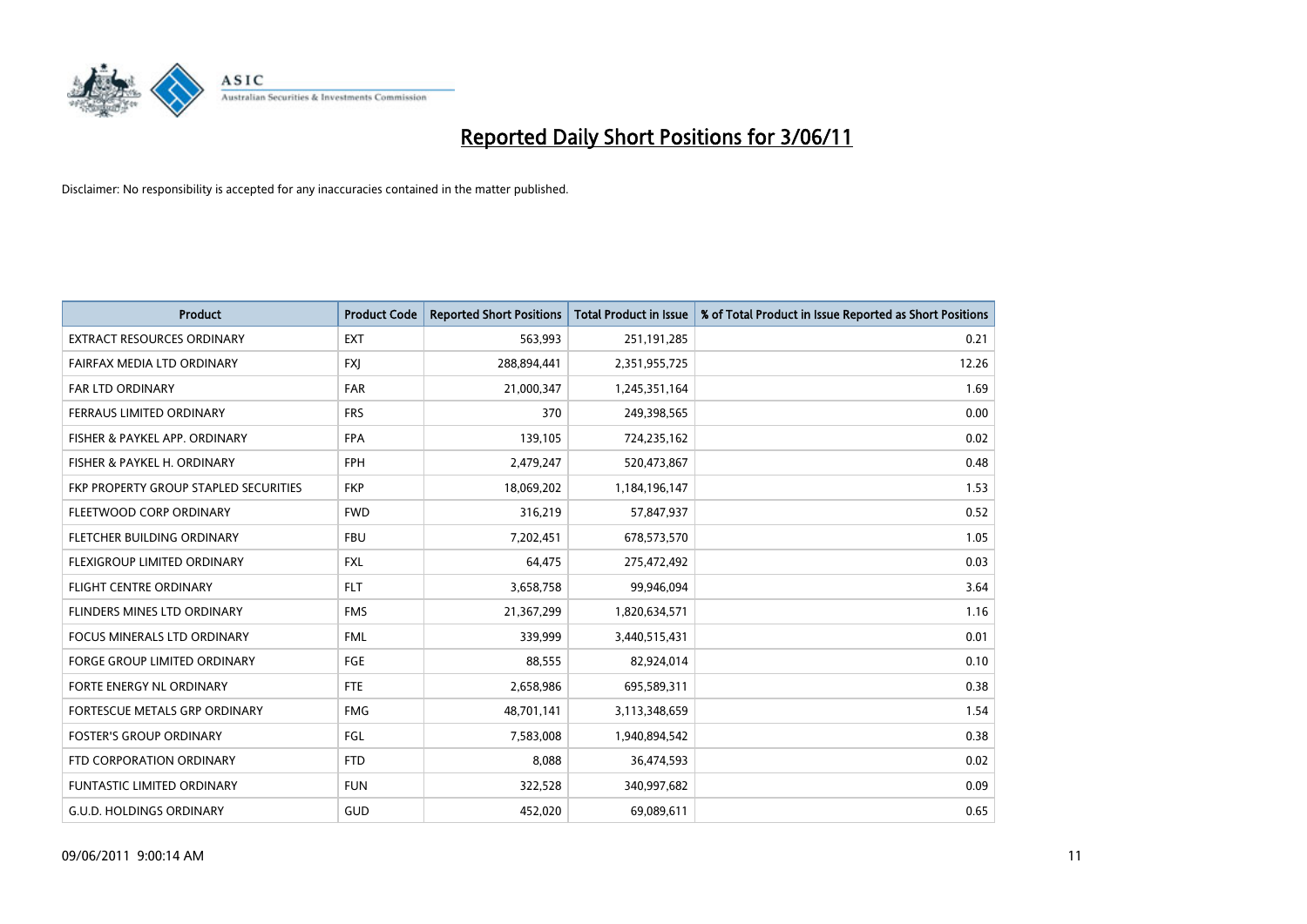

| <b>Product</b>                                   | <b>Product Code</b> | <b>Reported Short Positions</b> | <b>Total Product in Issue</b> | % of Total Product in Issue Reported as Short Positions |
|--------------------------------------------------|---------------------|---------------------------------|-------------------------------|---------------------------------------------------------|
| <b>GALAXY RESOURCES ORDINARY</b>                 | GXY                 | 437,701                         | 323,327,000                   | 0.13                                                    |
| <b>GEODYNAMICS LIMITED ORDINARY</b>              | GDY                 | 109,255                         | 336,892,832                   | 0.04                                                    |
| <b>GINDALBIE METALS LTD ORDINARY</b>             | <b>GBG</b>          | 43,940,016                      | 935,615,590                   | 4.69                                                    |
| <b>GLOBAL MINING ORDINARY</b>                    | <b>GMI</b>          | 8,951                           | 191,820,968                   | 0.00                                                    |
| <b>GLOUCESTER COAL ORDINARY</b>                  | GCL                 | 293,276                         | 164,748,152                   | 0.17                                                    |
| <b>GME RESOURCES LTD ORDINARY</b>                | <b>GME</b>          | 800                             | 315,549,544                   | 0.00                                                    |
| <b>GOLD ANOMALY LIMITED ORDINARY</b>             | GOA                 | 10,000,000                      | 1,216,804,836                 | 0.83                                                    |
| <b>GOLD ONE INT LTD ORDINARY</b>                 | GDO                 | 784,115                         | 807,664,732                   | 0.10                                                    |
| <b>GOLD ROAD RES LTD ORDINARY</b>                | GOR                 | 251,742                         | 290,704,907                   | 0.09                                                    |
| <b>GOLDEN WEST RESOURCE ORDINARY</b>             | <b>GWR</b>          | 1,651                           | 192,082,567                   | 0.00                                                    |
| <b>GOODMAN FIELDER, ORDINARY</b>                 | <b>GFF</b>          | 24,076,831                      | 1,380,386,438                 | 1.74                                                    |
| <b>GOODMAN GROUP STAPLED US PROHIBIT.</b>        | <b>GMG</b>          | 30,686,651                      | 7,394,607,411                 | 0.41                                                    |
| <b>GPT GROUP STAPLED SEC.</b>                    | <b>GPT</b>          | 14,626,608                      | 1,855,529,431                 | 0.76                                                    |
| <b>GRAINCORP LIMITED A CLASS ORDINARY</b>        | <b>GNC</b>          | 575,494                         | 198,318,900                   | 0.29                                                    |
| <b>GRANGE RESOURCES, ORDINARY</b>                | <b>GRR</b>          | 131,336                         | 1,153,181,487                 | 0.00                                                    |
| <b>GREENCAP LIMITED ORDINARY</b>                 | GCG                 |                                 | 262,515,385                   | 0.00                                                    |
| <b>GREENLAND MIN EN LTD ORDINARY</b>             | GGG                 | 1,387,779                       | 348,800,509                   | 0.40                                                    |
| <b>GRYPHON MINERALS LTD ORDINARY</b>             | GRY                 | 3,151,568                       | 299,922,058                   | 1.05                                                    |
| <b>GUILDFORD COAL LTD ORDINARY</b>               | <b>GUF</b>          | 389,061                         | 213,532,609                   | 0.18                                                    |
| <b>GUINNESS PEAT GROUP. CHESS DEPOSITARY INT</b> | GPG                 | 637,580                         | 300,865,269                   | 0.21                                                    |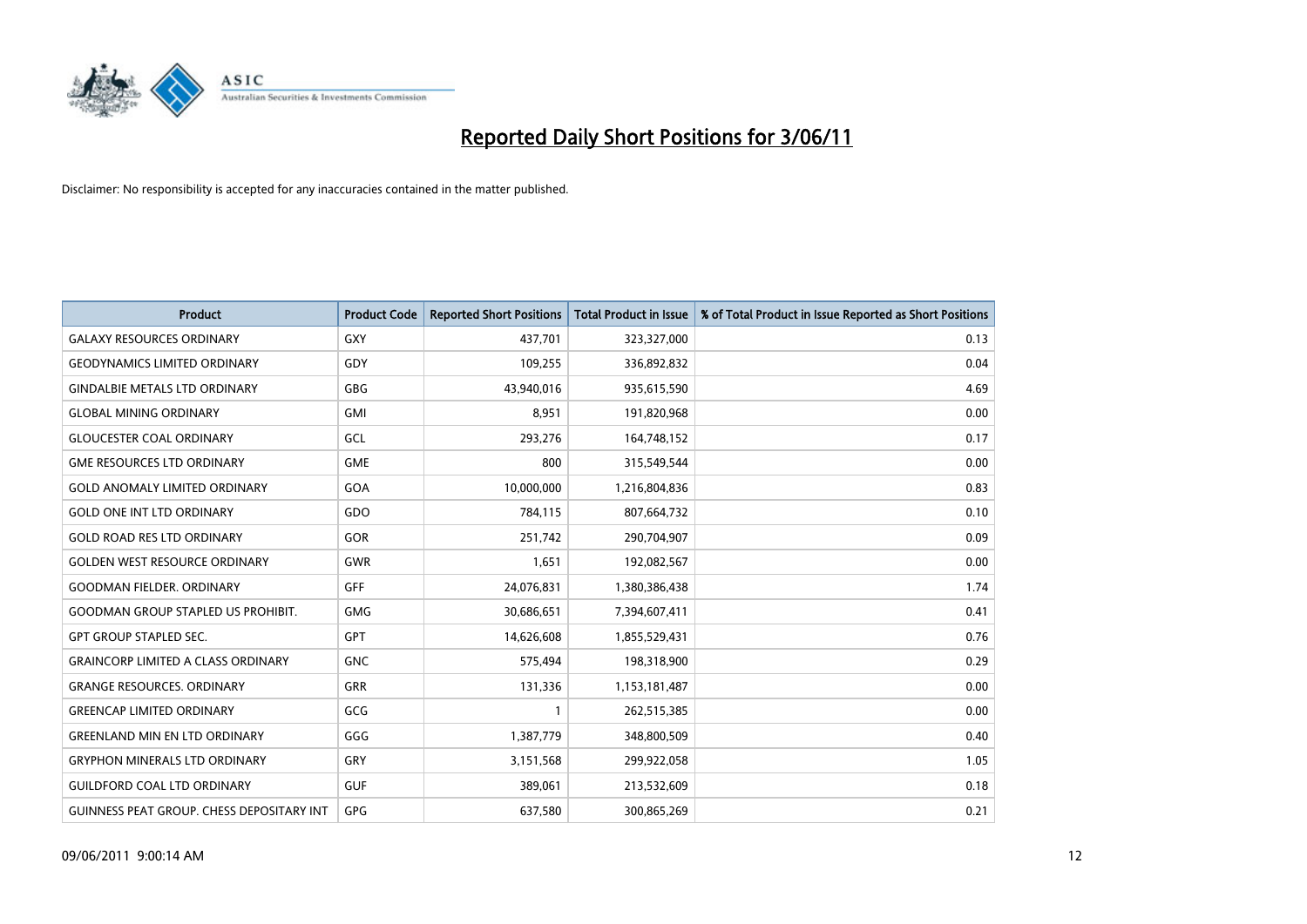

| <b>Product</b>                        | <b>Product Code</b> | <b>Reported Short Positions</b> | <b>Total Product in Issue</b> | % of Total Product in Issue Reported as Short Positions |
|---------------------------------------|---------------------|---------------------------------|-------------------------------|---------------------------------------------------------|
| <b>GUNNS LIMITED ORDINARY</b>         | <b>GNS</b>          | 46,355,730                      | 848,401,559                   | 5.45                                                    |
| <b>GWA GROUP LTD ORDINARY</b>         | <b>GWA</b>          | 7,917,231                       | 301,525,014                   | 2.62                                                    |
| HARVEY NORMAN ORDINARY                | <b>HVN</b>          | 39,415,200                      | 1,062,316,784                 | 3.72                                                    |
| HASTIE GROUP LIMITED ORDINARY         | <b>HST</b>          | 861,623                         | 239,781,419                   | 0.36                                                    |
| HASTINGS DIVERSIFIED STAPLED SECURITY | <b>HDF</b>          | 855,164                         | 529,187,294                   | 0.16                                                    |
| <b>HEARTWARE INT INC CDI 35:1</b>     | <b>HIN</b>          | 272,008                         | 48,598,550                    | 0.56                                                    |
| <b>HENDERSON GROUP CDI 1:1</b>        | <b>HGG</b>          | 4,399,661                       | 584,919,716                   | 0.75                                                    |
| HFA HOLDINGS LIMITED ORDINARY         | <b>HFA</b>          | 448,734                         | 117,332,831                   | 0.37                                                    |
| HIGHLANDS PACIFIC ORDINARY            | <b>HIG</b>          | 2,557,100                       | 686,082,148                   | 0.37                                                    |
| HILLS HOLDINGS LTD ORDINARY           | <b>HIL</b>          | 3,804,469                       | 249,139,016                   | 1.51                                                    |
| HORIZON OIL LIMITED ORDINARY          | <b>HZN</b>          | 4,713,701                       | 1,130,811,515                 | 0.41                                                    |
| HUNNU COAL LIMITED ORDINARY           | <b>HUN</b>          | 500,846                         | 212,565,002                   | 0.23                                                    |
| <b>ICON ENERGY LIMITED ORDINARY</b>   | <b>ICN</b>          | 67.000                          | 469,301,394                   | 0.01                                                    |
| <b>IINET LIMITED ORDINARY</b>         | <b>IIN</b>          | 1,344,141                       | 152,160,119                   | 0.88                                                    |
| <b>ILUKA RESOURCES ORDINARY</b>       | <b>ILU</b>          | 7,418,382                       | 418,700,517                   | 1.76                                                    |
| <b>IMDEX LIMITED ORDINARY</b>         | <b>IMD</b>          | 459,041                         | 199,414,165                   | 0.22                                                    |
| IMF (AUSTRALIA) LTD ORDINARY          | <b>IMF</b>          | 329,821                         | 123,828,193                   | 0.26                                                    |
| IMX RESOURCES LTD ORDINARY            | <b>IXR</b>          | 20,110                          | 262,612,803                   | 0.01                                                    |
| <b>INCITEC PIVOT ORDINARY</b>         | IPL                 | 2,337,443                       | 1,628,730,107                 | 0.13                                                    |
| <b>INDAGO RESOURCES LTD ORDINARY</b>  | <b>IDG</b>          | 8,179                           | 6,141,546                     | 0.13                                                    |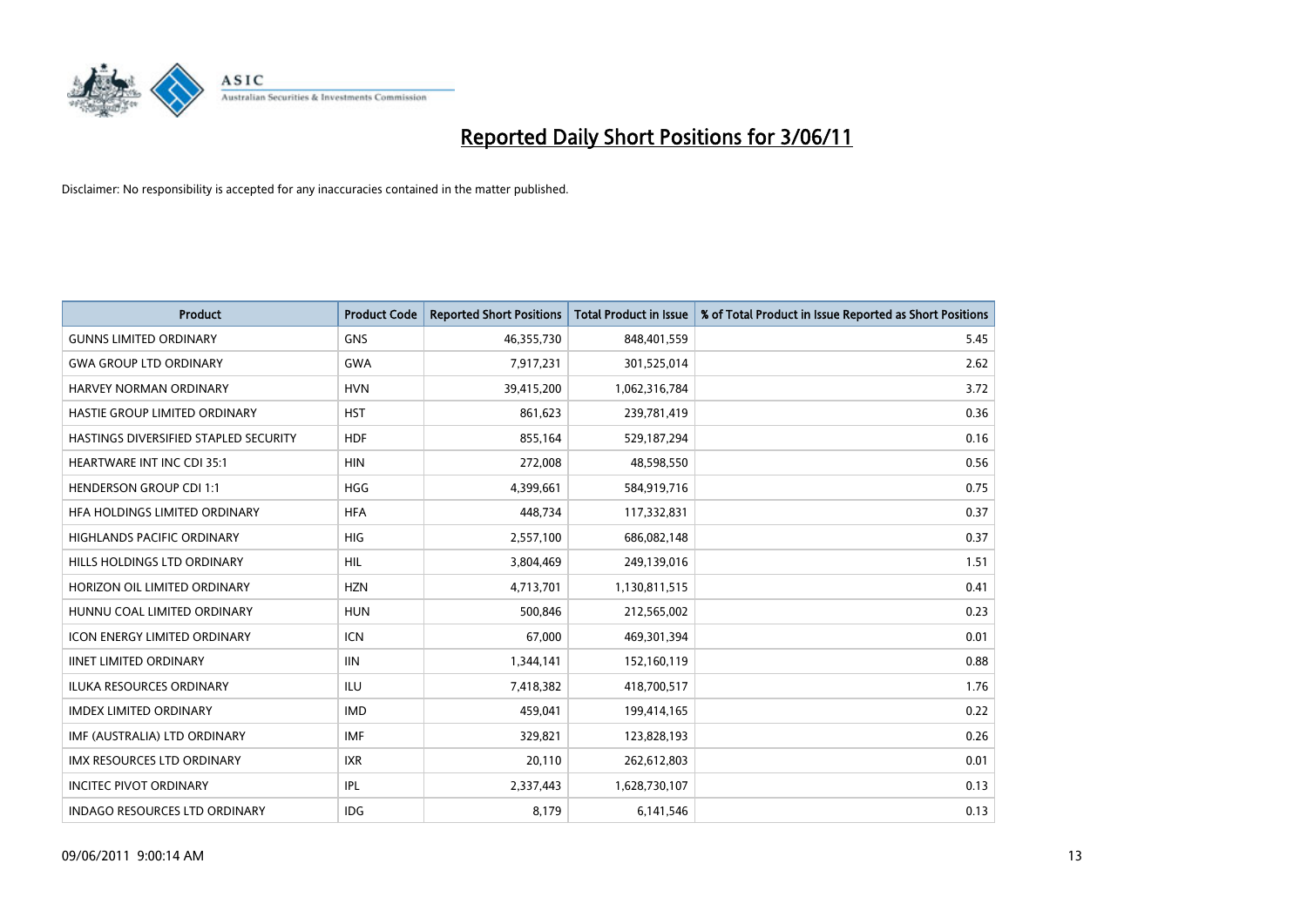

| <b>Product</b>                                | <b>Product Code</b> | <b>Reported Short Positions</b> | <b>Total Product in Issue</b> | % of Total Product in Issue Reported as Short Positions |
|-----------------------------------------------|---------------------|---------------------------------|-------------------------------|---------------------------------------------------------|
| <b>INDEPENDENCE GROUP ORDINARY</b>            | <b>IGO</b>          | 766,546                         | 199,499,323                   | 0.37                                                    |
| INDOPHIL RESOURCES ORDINARY                   | <b>IRN</b>          | 1,000,611                       | 471,445,763                   | 0.21                                                    |
| <b>INDUSTREA LIMITED ORDINARY</b>             | IDL                 | 1,573,137                       | 364,524,797                   | 0.42                                                    |
| INFIGEN ENERGY STAPLED SECURITIES             | <b>IFN</b>          | 5,383,504                       | 762,265,972                   | 0.72                                                    |
| <b>INFRATIL LIMITED ORDINARY</b>              | <b>IFZ</b>          | 118,128                         | 601,616,935                   | 0.02                                                    |
| ING RE COM GROUP STAPLED SECURITIES           | <b>ILF</b>          | 9,075                           | 441,029,194                   | 0.00                                                    |
| <b>INSURANCE AUSTRALIA ORDINARY</b>           | <b>IAG</b>          | 9,350,905                       | 2,079,034,021                 | 0.47                                                    |
| INT GOLDFIELDS LTD ORDINARY                   | <b>IGS</b>          | 12,197,682                      | 571,520,386                   | 2.13                                                    |
| INTEGRA MINING LTD. ORDINARY                  | <b>IGR</b>          | 5,409,676                       | 841,525,727                   | 0.64                                                    |
| <b>INTREPID MINES ORDINARY</b>                | <b>IAU</b>          | 3,049,007                       | 520,626,235                   | 0.59                                                    |
| <b>INVESTA OFFICE FUND STAPLED SECURITIES</b> | <b>IOF</b>          | 11,044,706                      | 2,729,071,212                 | 0.40                                                    |
| <b>INVOCARE LIMITED ORDINARY</b>              | <b>IVC</b>          | 1,118,263                       | 102,421,288                   | 1.09                                                    |
| ION LIMITED ORDINARY                          | <b>ION</b>          | 164,453                         | 256,365,105                   | 0.06                                                    |
| <b>IOOF HOLDINGS LTD ORDINARY</b>             | <b>IFL</b>          | 900,922                         | 229,794,395                   | 0.36                                                    |
| <b>IRESS MARKET TECH. ORDINARY</b>            | <b>IRE</b>          | 2,567,666                       | 126,018,142                   | 2.03                                                    |
| <b>IRON ORE HOLDINGS ORDINARY</b>             | <b>IOH</b>          | 31,225                          | 166,087,005                   | 0.02                                                    |
| ISHARES MSCI AUS 200 ISHARES MSCI AUS 200     | <b>IOZ</b>          | 33,108                          | 1,950,015                     | 1.70                                                    |
| ISHARES MSCI BRIC CDI 1:1                     | <b>IBK</b>          | 2,079                           | 3,650,000                     | 0.06                                                    |
| ISHARES S&P 500 CDI 1:1                       | <b>IVV</b>          | 7,526                           | 116,350,000                   | 0.01                                                    |
| ISHARES S&P HIGH DIV ISHARES S&P HIGH DIV     | <b>IHD</b>          | 5,208                           | 2,200,055                     | 0.24                                                    |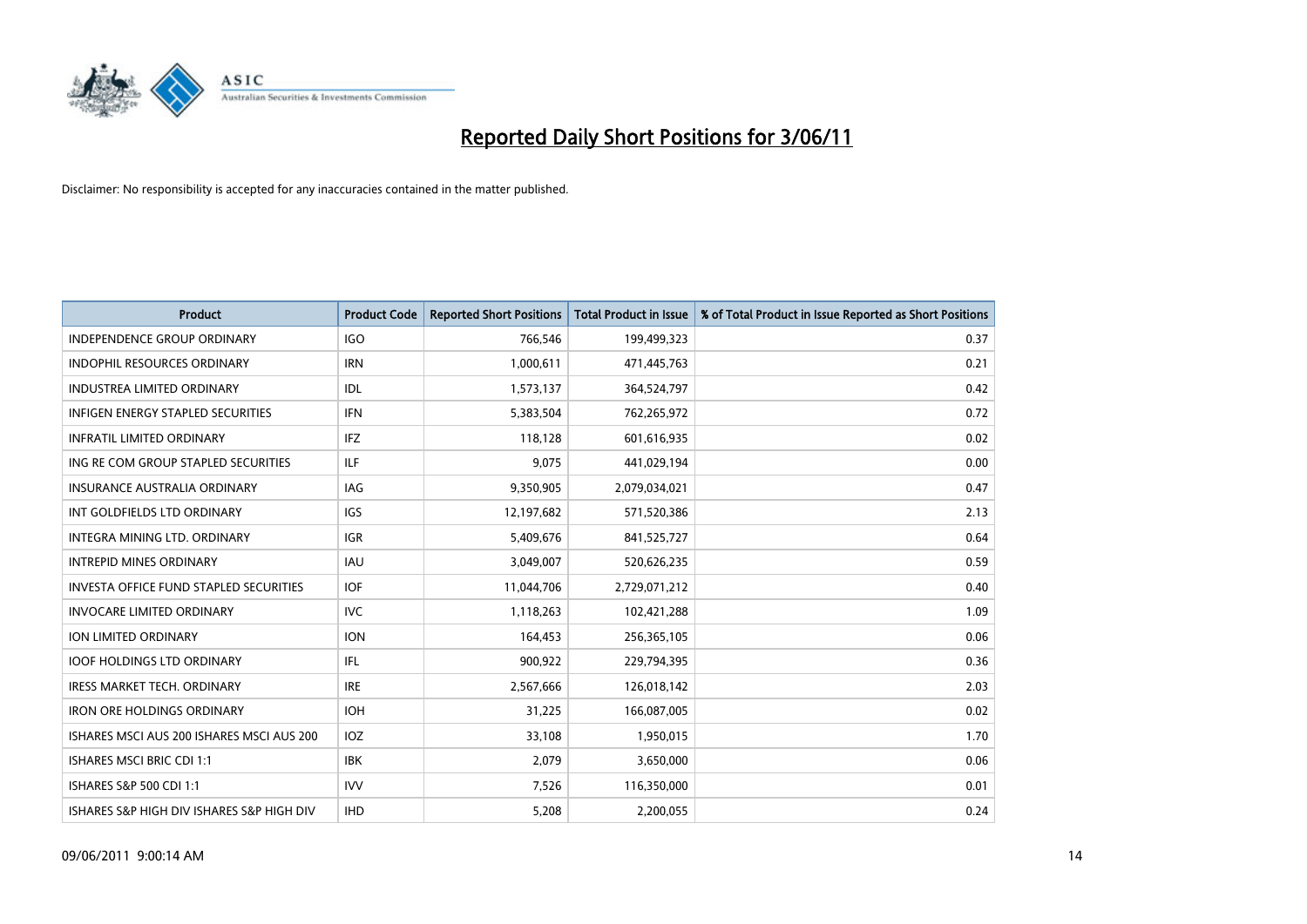

| <b>Product</b>                                  | <b>Product Code</b> | <b>Reported Short Positions</b> | Total Product in Issue | % of Total Product in Issue Reported as Short Positions |
|-------------------------------------------------|---------------------|---------------------------------|------------------------|---------------------------------------------------------|
| ISHARES SMALL ORDS ISHARES SMALL ORDS           | <b>ISO</b>          | 152,036                         | 3,900,000              | 3.90                                                    |
| <b>ISOFT GROUP LIMITED ORDINARY</b>             | <b>ISF</b>          | 4,952,142                       | 1,070,915,673          | 0.47                                                    |
| <b>IVANHOE AUSTRALIA ORDINARY</b>               | <b>IVA</b>          | 678.691                         | 418,709,553            | 0.15                                                    |
| <b>JABIRU METALS LTD ORDINARY</b>               | <b>JML</b>          | 20,477                          | 558,654,366            | 0.00                                                    |
| <b>IAMES HARDIE INDUST CHESS DEPOSITARY INT</b> | <b>IHX</b>          | 19,267,951                      | 437,311,611            | 4.39                                                    |
| <b>JAMESON RESOURCES ORDINARY</b>               | JAL                 | 1,600,000                       | 95,828,865             | 1.67                                                    |
| <b>JB HI-FI LIMITED ORDINARY</b>                | <b>IBH</b>          | 13,674,924                      | 98,530,763             | 13.86                                                   |
| <b>JUPITER MINES ORDINARY</b>                   | <b>IMS</b>          | 1,036,128                       | 1,560,335,037          | 0.06                                                    |
| KAGARA LTD ORDINARY                             | KZL                 | 11,190,761                      | 708,583,836            | 1.56                                                    |
| KANGAROO RES LTD ORDINARY                       | <b>KRL</b>          | 832,497                         | 1,129,430,012          | 0.07                                                    |
| KAROON GAS AUSTRALIA ORDINARY                   | <b>KAR</b>          | 1,171,253                       | 221,420,769            | 0.52                                                    |
| KASBAH RESOURCES ORDINARY                       | <b>KAS</b>          | 108,602                         | 364,262,596            | 0.03                                                    |
| KATHMANDU HOLD LTD ORDINARY                     | <b>KMD</b>          | 914,596                         | 200,000,000            | 0.45                                                    |
| <b>KEYBRIDGE CAPITAL ORDINARY</b>               | <b>KBC</b>          | 5,999                           | 172,070,564            | 0.00                                                    |
| KIMBERLEY METALS LTD ORDINARY                   | <b>KBL</b>          | 1,820                           | 161,976,319            | 0.00                                                    |
| KINGSGATE CONSOLID. ORDINARY                    | <b>KCN</b>          | 2,420,274                       | 135,274,830            | 1.78                                                    |
| KINGSROSE MINING LTD ORDINARY                   | <b>KRM</b>          | 1,097,614                       | 263,306,342            | 0.40                                                    |
| LEIGHTON HOLDINGS ORDINARY                      | LEI                 | 6,787,477                       | 336,515,596            | 1.99                                                    |
| LEND LEASE GROUP UNIT/ORD STAPLED               | <b>LLC</b>          | 3,817,793                       | 570,915,669            | 0.64                                                    |
| LINC ENERGY LTD ORDINARY                        | <b>LNC</b>          | 6,238,786                       | 503,418,900            | 1.24                                                    |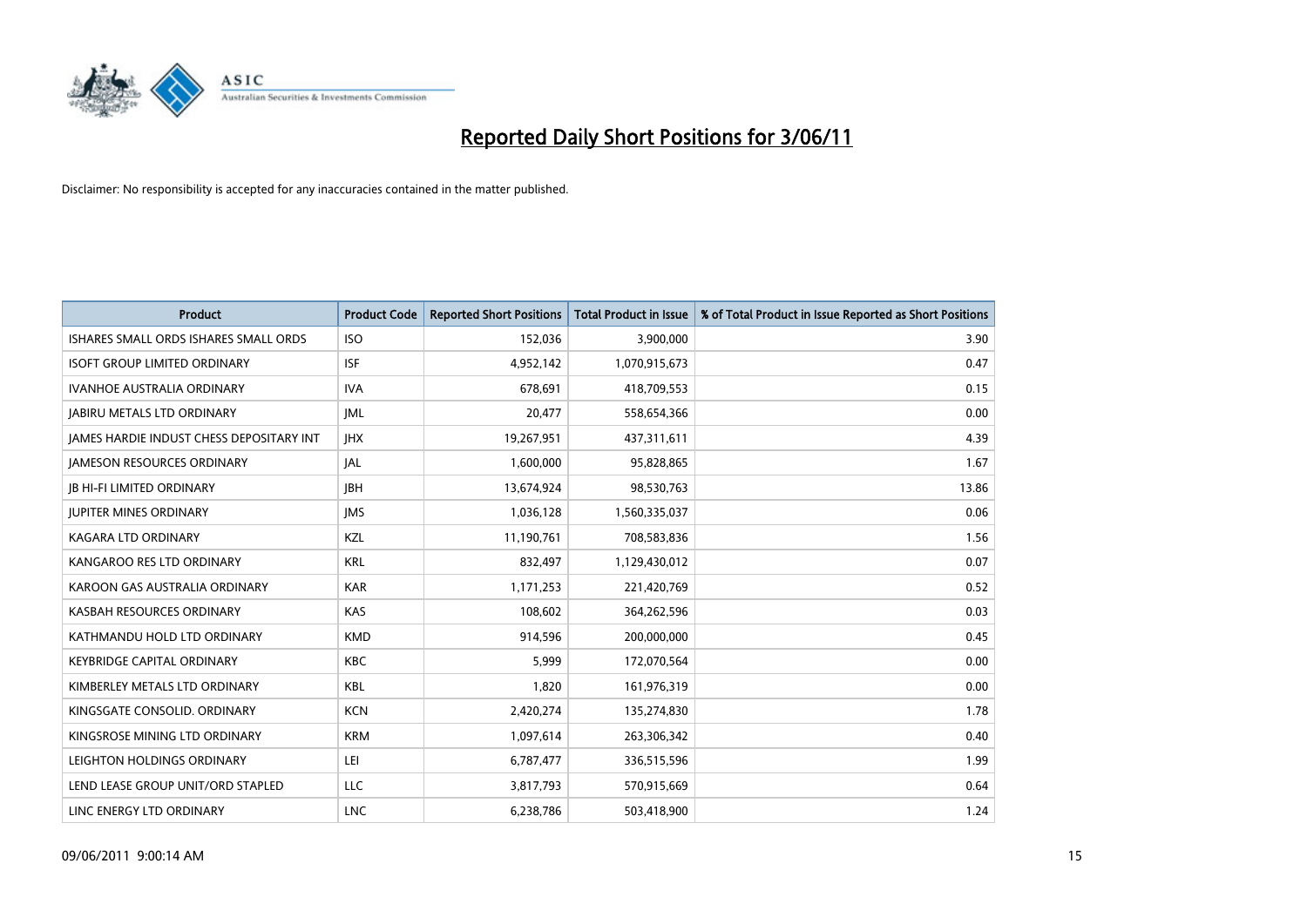

| <b>Product</b>                        | <b>Product Code</b> | <b>Reported Short Positions</b> | <b>Total Product in Issue</b> | % of Total Product in Issue Reported as Short Positions |
|---------------------------------------|---------------------|---------------------------------|-------------------------------|---------------------------------------------------------|
| LIQUEFIED NATURAL ORDINARY            | <b>LNG</b>          | 325,551                         | 214,449,015                   | 0.15                                                    |
| LYNAS CORPORATION ORDINARY            | <b>LYC</b>          | 69,114,828                      | 1,702,574,638                 | 4.05                                                    |
| M2 TELECOMMUNICATION ORDINARY         | <b>MTU</b>          | 621,535                         | 123,616,285                   | 0.50                                                    |
| MACA LIMITED ORDINARY                 | <b>MLD</b>          | 42,283                          | 150,000,000                   | 0.03                                                    |
| MACARTHUR COAL ORDINARY               | <b>MCC</b>          | 5,036,997                       | 302,092,343                   | 1.66                                                    |
| <b>MACMAHON HOLDINGS ORDINARY</b>     | <b>MAH</b>          | 11,329,470                      | 733,711,705                   | 1.52                                                    |
| MACO ATLAS ROADS GRP ORDINARY STAPLED | <b>MOA</b>          | 5,714,589                       | 452,345,907                   | 1.24                                                    |
| MACQUARIE GROUP LTD ORDINARY          | MQG                 | 5,157,242                       | 346,847,103                   | 1.47                                                    |
| MAGMA METALS LTD. ORDINARY            | <b>MMW</b>          | 562,084                         | 267,040,923                   | 0.21                                                    |
| <b>MANTRA RESOURCES ORDINARY</b>      | <b>MRU</b>          | 51,750                          | 137,576,308                   | 0.03                                                    |
| MAP GROUP STAPLED US PROHIBIT.        | <b>MAP</b>          | 6,665,736                       | 1,861,210,782                 | 0.35                                                    |
| <b>MARENGO MINING ORDINARY</b>        | <b>MGO</b>          | 203,196                         | 995,068,613                   | 0.02                                                    |
| MATRIX C & E LTD ORDINARY             | <b>MCE</b>          | 2,306                           | 77,081,507                    | 0.00                                                    |
| MCMILLAN SHAKESPEARE ORDINARY         | <b>MMS</b>          | 52,473                          | 68,081,810                    | 0.07                                                    |
| <b>MCPHERSON'S LTD ORDINARY</b>       | <b>MCP</b>          | 218,069                         | 72,401,758                    | 0.30                                                    |
| MEDUSA MINING LTD ORDINARY            | <b>MML</b>          | 2,550,648                       | 188,233,911                   | 1.36                                                    |
| MELBOURNE IT LIMITED ORDINARY         | MLB                 | 180,616                         | 80,662,621                    | 0.23                                                    |
| MEO AUSTRALIA LTD ORDINARY            | <b>MEO</b>          | 5,782,856                       | 539,913,260                   | 1.06                                                    |
| <b>MERMAID MARINE ORDINARY</b>        | <b>MRM</b>          | 1,520,734                       | 215,376,756                   | 0.70                                                    |
| MESOBLAST LIMITED ORDINARY            | <b>MSB</b>          | 1,726,104                       | 279,733,562                   | 0.64                                                    |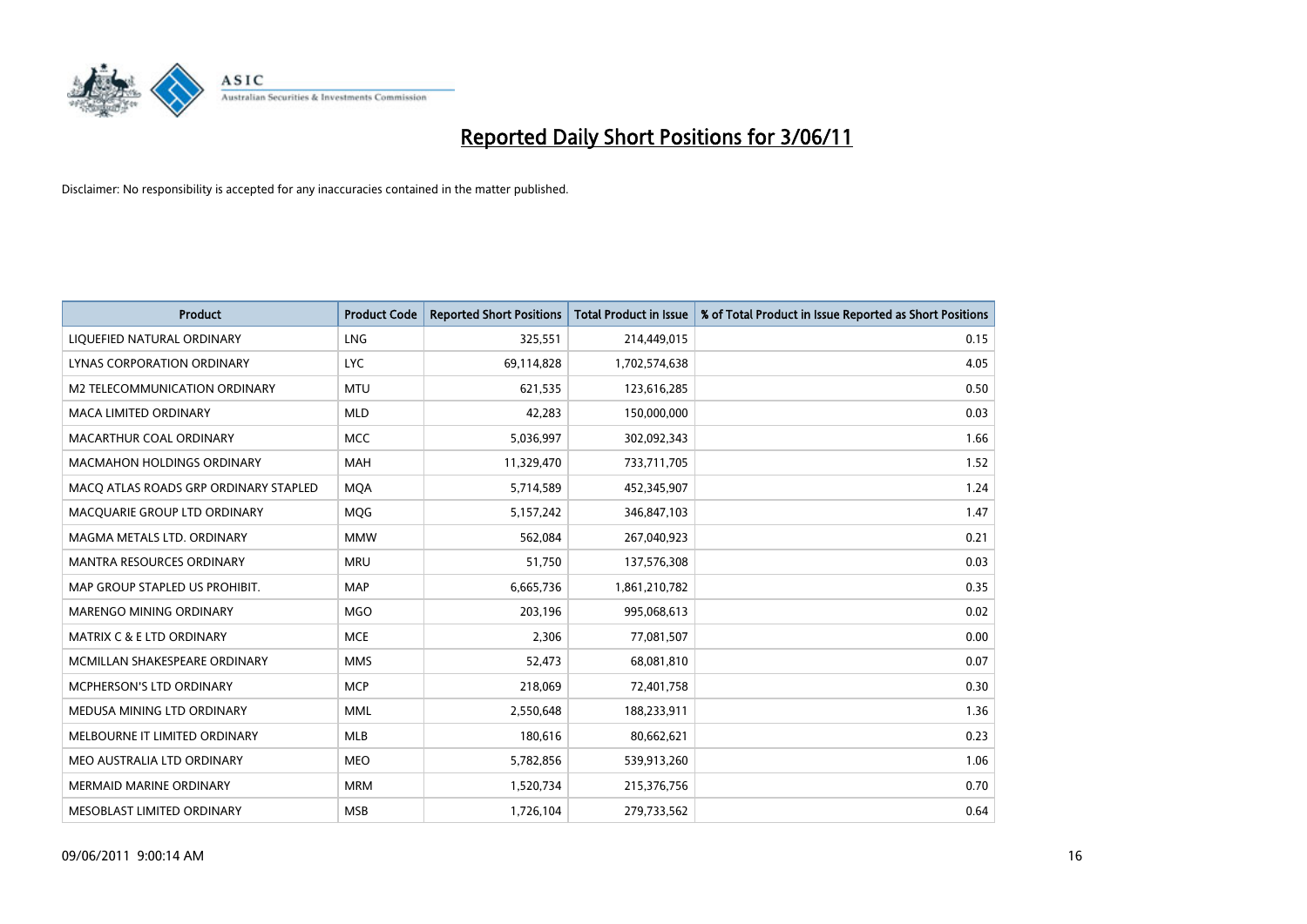

| <b>Product</b>                    | <b>Product Code</b> | <b>Reported Short Positions</b> | <b>Total Product in Issue</b> | % of Total Product in Issue Reported as Short Positions |
|-----------------------------------|---------------------|---------------------------------|-------------------------------|---------------------------------------------------------|
| METALS X LIMITED ORDINARY         | <b>MLX</b>          | 326,940                         | 1,365,661,782                 | 0.03                                                    |
| METCASH LIMITED ORDINARY          | <b>MTS</b>          | 21,250,865                      | 768,853,644                   | 2.76                                                    |
| METGASCO LIMITED ORDINARY         | <b>MEL</b>          | 240,034                         | 252,710,972                   | 0.09                                                    |
| METMINCO LIMITED ORDINARY         | <b>MNC</b>          | 6,291,900                       | 1,402,616,146                 | 0.45                                                    |
| MHM METALS LIMITED ORDINARY       | <b>MHM</b>          | 55,231                          | 101,490,410                   | 0.05                                                    |
| MICLYN EXP OFFSHR ORDINARY        | <b>MIO</b>          | 810,763                         | 274,618,684                   | 0.29                                                    |
| MINARA RESOURCES ORDINARY         | <b>MRE</b>          | 8,632,039                       | 1,169,424,487                 | 0.73                                                    |
| MINCOR RESOURCES NL ORDINARY      | <b>MCR</b>          | 2,951,560                       | 200,608,804                   | 1.45                                                    |
| MINEMAKERS LIMITED ORDINARY       | <b>MAK</b>          | 58,927                          | 227,003,950                   | 0.03                                                    |
| MINERAL DEPOSITS ORDINARY         | <b>MDL</b>          | 259,463                         | 60,768,582                    | 0.42                                                    |
| MINERAL RESOURCES. ORDINARY       | <b>MIN</b>          | 955,342                         | 169,143,017                   | 0.56                                                    |
| MIRABELA NICKEL LTD ORDINARY      | <b>MBN</b>          | 12,621,180                      | 491,561,237                   | 2.56                                                    |
| MIRVAC GROUP STAPLED SECURITIES   | <b>MGR</b>          | 28,400,450                      | 3,416,924,188                 | 0.79                                                    |
| <b>MOLOPO ENERGY LTD ORDINARY</b> | <b>MPO</b>          | 2,077,012                       | 250,852,322                   | 0.82                                                    |
| MOLY MINES LIMITED ORDINARY       | <b>MOL</b>          | 280,266                         | 384,893,989                   | 0.07                                                    |
| MONADELPHOUS GROUP ORDINARY       | <b>MND</b>          | 703,575                         | 87,576,827                    | 0.81                                                    |
| MORTGAGE CHOICE LTD ORDINARY      | <b>MOC</b>          | 5,737                           | 119,948,255                   | 0.00                                                    |
| MOUNT GIBSON IRON ORDINARY        | <b>MGX</b>          | 6,588,412                       | 1,082,570,693                 | 0.60                                                    |
| MSF SUGAR LIMITED ORDINARY        | <b>MSF</b>          | 19,208                          | 69,165,378                    | 0.03                                                    |
| MULTIPLEX SITES SITES             | <b>MXUPA</b>        | 186                             | 4,500,000                     | 0.00                                                    |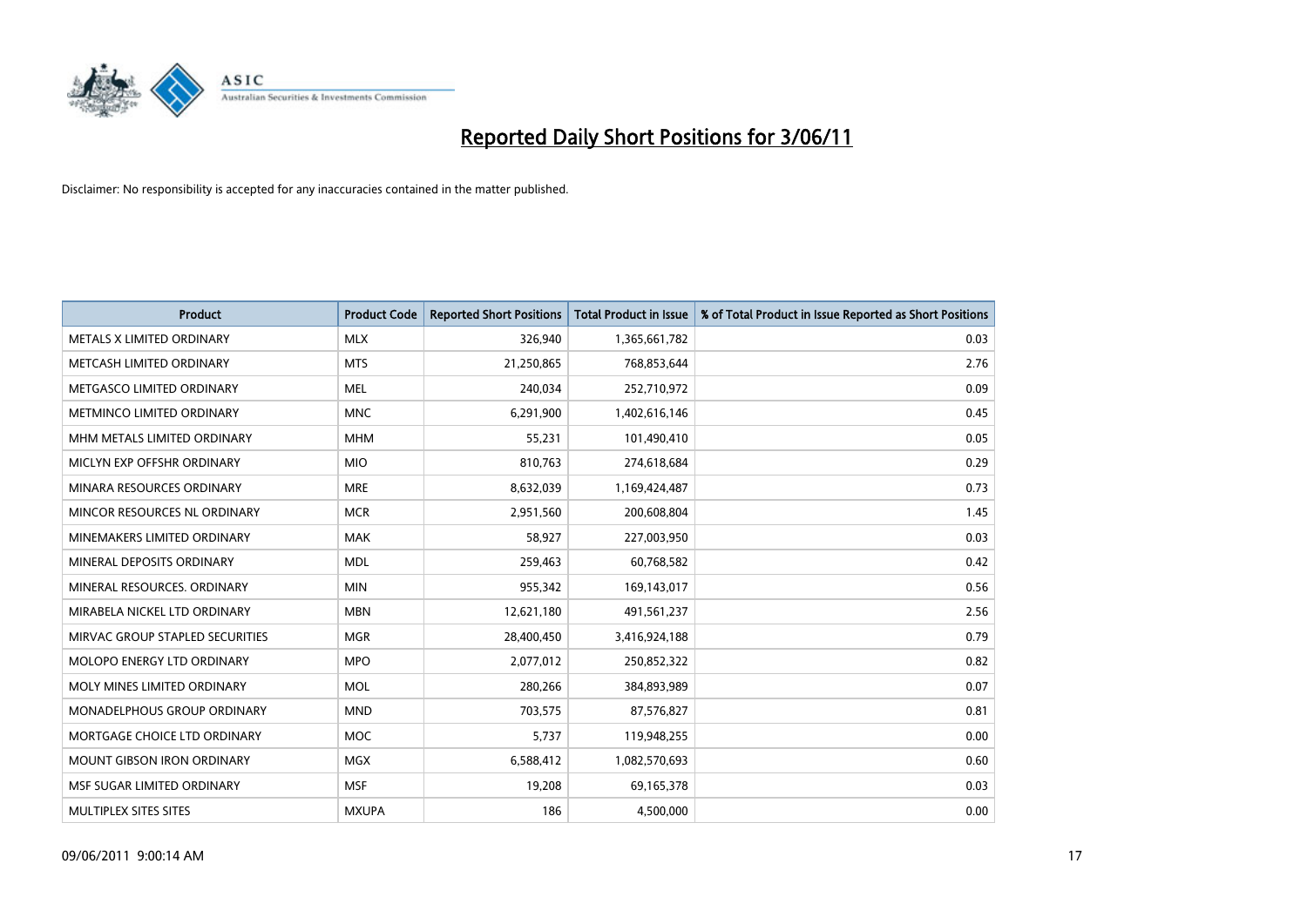

| <b>Product</b>                  | <b>Product Code</b> | <b>Reported Short Positions</b> | <b>Total Product in Issue</b> | % of Total Product in Issue Reported as Short Positions |
|---------------------------------|---------------------|---------------------------------|-------------------------------|---------------------------------------------------------|
| MURCHISON METALS LTD ORDINARY   | <b>MMX</b>          | 13,508,158                      | 435,884,268                   | 3.09                                                    |
| MYER HOLDINGS LTD ORDINARY      | <b>MYR</b>          | 15,673,923                      | 582,947,884                   | 2.66                                                    |
| <b>MYSTATE LIMITED ORDINARY</b> | <b>MYS</b>          | 1,400                           | 67,439,158                    | 0.00                                                    |
| NATIONAL AUST, BANK ORDINARY    | <b>NAB</b>          | 14,758,866                      | 2,169,658,383                 | 0.65                                                    |
| NATURAL FUEL LIMITED ORDINARY   | <b>NFL</b>          |                                 | 721,912                       | 0.00                                                    |
| NAVITAS LIMITED ORDINARY        | <b>NVT</b>          | 3,455,468                       | 369,358,564                   | 0.95                                                    |
| NEPTUNE MARINE ORDINARY         | <b>NMS</b>          | 780,757                         | 1,747,612,299                 | 0.04                                                    |
| NEW HOPE CORPORATION ORDINARY   | <b>NHC</b>          | 874,523                         | 830,230,549                   | 0.10                                                    |
| NEW ZEALAND OIL& GAS ORDINARY   | <b>NZO</b>          | 92,061                          | 392,113,944                   | 0.02                                                    |
| NEWCREST MINING ORDINARY        | <b>NCM</b>          | 3,130,359                       | 765,407,334                   | 0.39                                                    |
| NEWS CORP A NON-VOTING CDI      | <b>NWSLV</b>        | 1,031,932                       | 1,829,772,574                 | 0.05                                                    |
| NEWS CORP B VOTING CDI          | <b>NWS</b>          | 2,379,233                       | 798,520,953                   | 0.29                                                    |
| NEXBIS LIMITED ORDINARY         | <b>NBS</b>          | 63.733                          | 798,356,704                   | 0.01                                                    |
| NEXUS ENERGY LIMITED ORDINARY   | <b>NXS</b>          | 27,582,761                      | 1,326,337,066                 | 2.07                                                    |
| NIB HOLDINGS LIMITED ORDINARY   | <b>NHF</b>          | 4,911                           | 466,765,752                   | 0.00                                                    |
| NICK SCALI LIMITED ORDINARY     | <b>NCK</b>          | 35,846                          | 81,000,000                    | 0.04                                                    |
| NIDO PETROLEUM ORDINARY         | <b>NDO</b>          | 513,576                         | 1,389,163,151                 | 0.03                                                    |
| NKWE PLATINUM 10C US COMMON     | <b>NKP</b>          | 199,127                         | 559,651,184                   | 0.04                                                    |
| NOBLE MINERAL RES ORDINARY      | <b>NMG</b>          | 2,307,410                       | 390,804,915                   | 0.59                                                    |
| NORTHERN CREST ORDINARY         | <b>NOC</b>          | 24.345                          | 133,484,723                   | 0.02                                                    |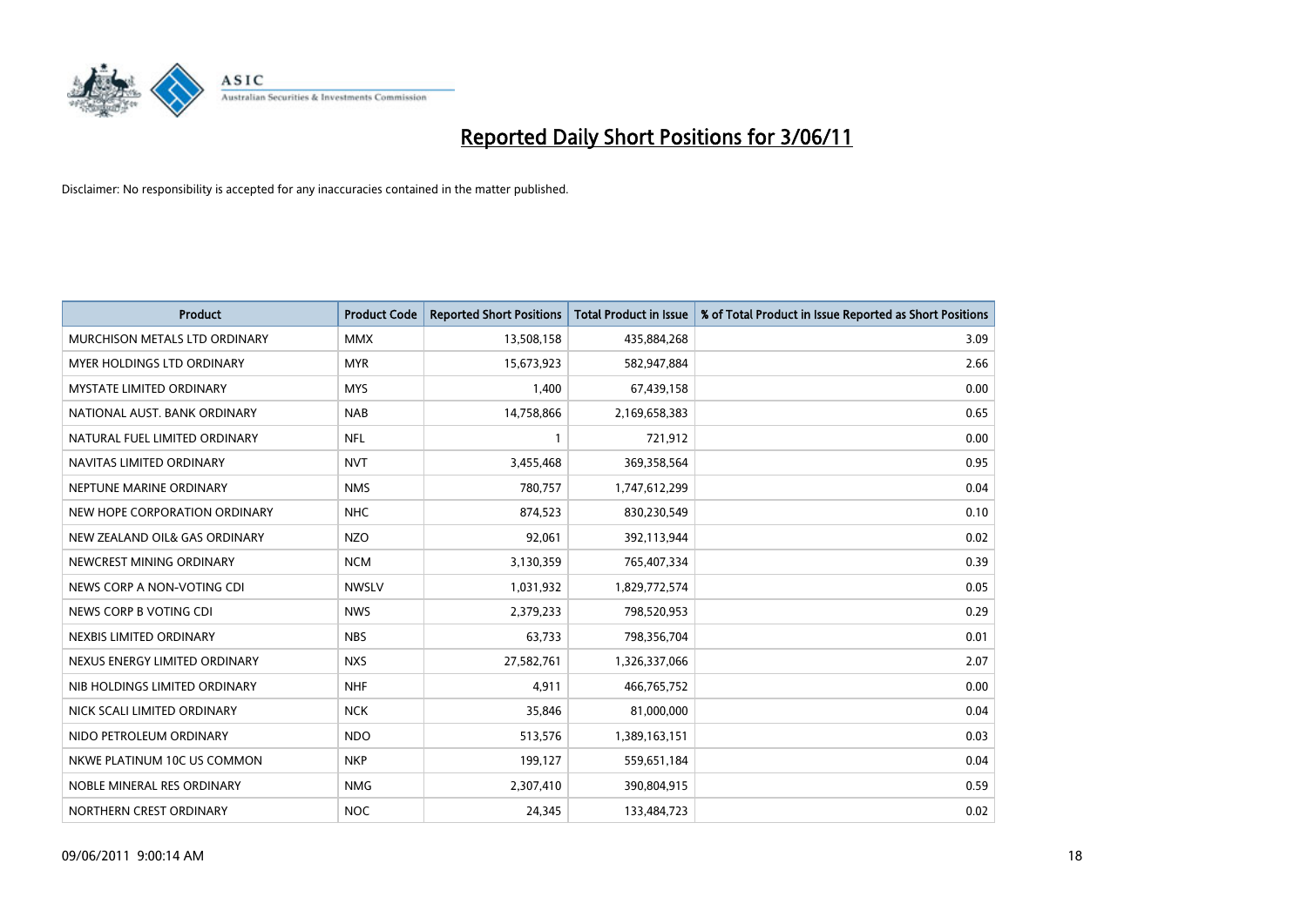

| <b>Product</b>                        | <b>Product Code</b> | <b>Reported Short Positions</b> | <b>Total Product in Issue</b> | % of Total Product in Issue Reported as Short Positions |
|---------------------------------------|---------------------|---------------------------------|-------------------------------|---------------------------------------------------------|
| NORTHERN IRON LTD ORDINARY            | <b>NFE</b>          | 1,122,441                       | 336,084,863                   | 0.33                                                    |
| NRW HOLDINGS LIMITED ORDINARY         | <b>NWH</b>          | 226,692                         | 276,770,445                   | 0.09                                                    |
| NUCOAL RESOURCES NL ORDINARY          | <b>NCR</b>          | 82,180                          | 437,193,340                   | 0.02                                                    |
| NUFARM LIMITED ORDINARY               | <b>NUF</b>          | 5,937,622                       | 261,833,005                   | 2.24                                                    |
| NUPLEX INDUSTRIES ORDINARY            | <b>NPX</b>          | 46,950                          | 196,748,316                   | 0.02                                                    |
| OAKTON LIMITED ORDINARY               | <b>OKN</b>          | 709,951                         | 93,800,235                    | 0.76                                                    |
| OCEANAGOLD CORP. CHESS DEPOSITARY INT | <b>OGC</b>          | 1,381,270                       | 262,550,386                   | 0.53                                                    |
| OCEANIA CAPITAL LTD ORDINARY          | <b>OCP</b>          | 2,500                           | 91,921,295                    | 0.00                                                    |
| OIL SEARCH LTD ORDINARY               | <b>OSH</b>          | 9,606,757                       | 1,320,648,378                 | 0.69                                                    |
| <b>OILEX LTD ORDINARY</b>             | <b>OEX</b>          | 15,174                          | 253,274,885                   | 0.01                                                    |
| OM HOLDINGS LIMITED ORDINARY          | <b>OMH</b>          | 8,515,498                       | 504,105,150                   | 1.69                                                    |
| <b>ONESTEEL LIMITED ORDINARY</b>      | OST                 | 25,509,503                      | 1,338,106,652                 | 1.90                                                    |
| ORICA LIMITED ORDINARY                | ORI                 | 2,776,954                       | 363,223,767                   | 0.75                                                    |
| ORIGIN ENERGY ORDINARY                | <b>ORG</b>          | 2,568,766                       | 1,064,422,259                 | 0.22                                                    |
| OROCOBRE LIMITED ORDINARY             | <b>ORE</b>          | 91,604                          | 102,813,894                   | 0.09                                                    |
| OROTONGROUP LIMITED ORDINARY          | ORL                 | 10,301                          | 40,880,902                    | 0.02                                                    |
| OTTO ENERGY LIMITED ORDINARY          | <b>OEL</b>          | 109,204                         | 1,134,540,071                 | 0.01                                                    |
| OZ MINERALS DEFERRED SETTLEMENT       | <b>OZLDA</b>        | 2,263,628                       | 323,854,651                   | 0.71                                                    |
| <b>PACIFIC BRANDS ORDINARY</b>        | PBG                 | 9,634,599                       | 931,386,248                   | 1.05                                                    |
| PALADIN ENERGY LTD ORDINARY           | <b>PDN</b>          | 17.932.181                      | 777,698,217                   | 2.29                                                    |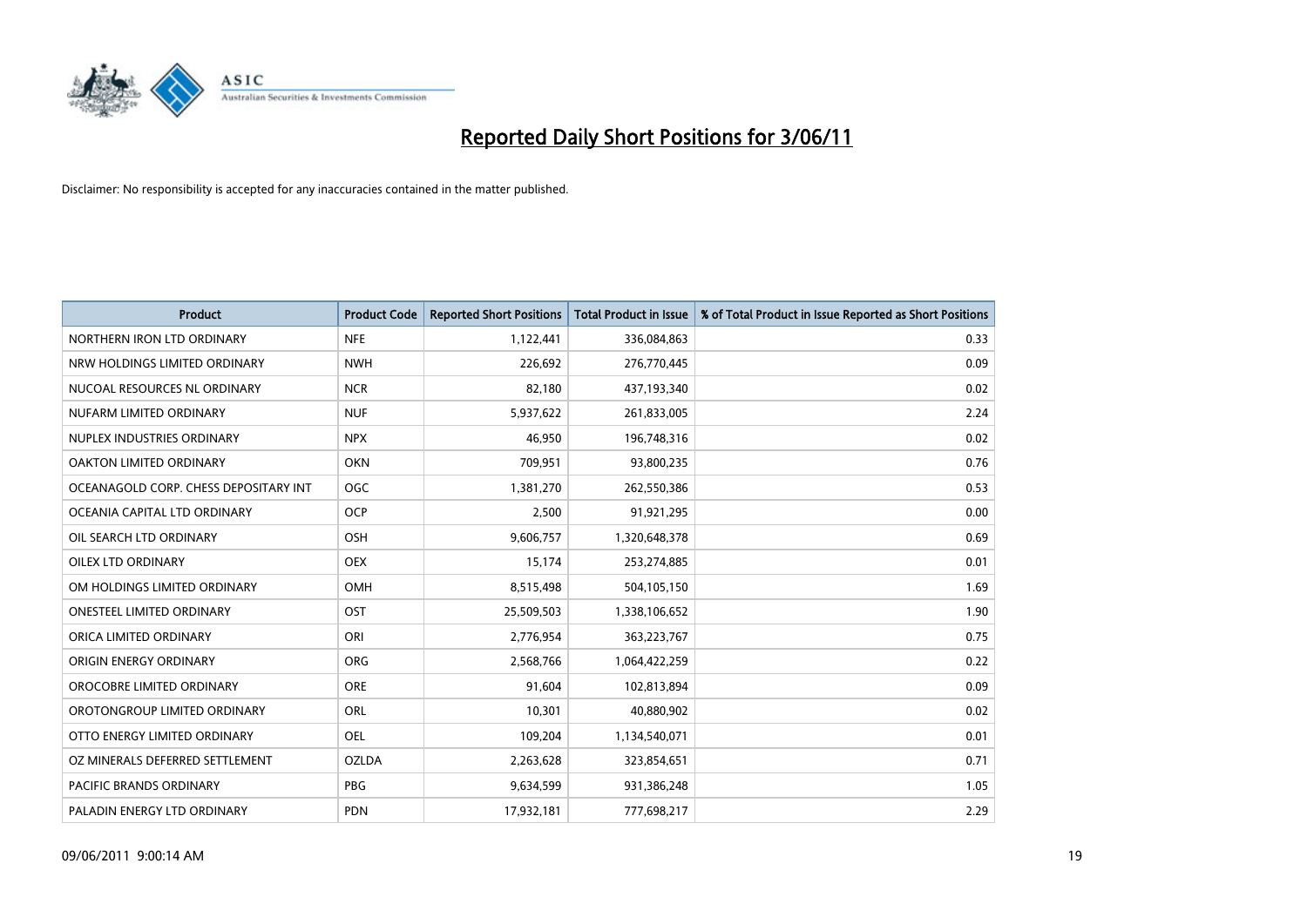

| <b>Product</b>                      | <b>Product Code</b> | <b>Reported Short Positions</b> | Total Product in Issue | % of Total Product in Issue Reported as Short Positions |
|-------------------------------------|---------------------|---------------------------------|------------------------|---------------------------------------------------------|
| PANAUST LIMITED DEFERRED SETTLEMENT | <b>PNADA</b>        | 2,411,070                       | 593,001,686            | 0.39                                                    |
| PANORAMIC RESOURCES ORDINARY        | PAN                 | 1,457,666                       | 207,050,710            | 0.71                                                    |
| PAPERLINX LIMITED ORDINARY          | <b>PPX</b>          | 14,991,074                      | 603,580,761            | 2.49                                                    |
| PAPILLON RES LTD ORDINARY           | PIR                 | 100,000                         | 201,312,855            | 0.05                                                    |
| PATTIES FOODS LTD ORDINARY          | PFL                 |                                 | 138,989,223            | 0.00                                                    |
| PEET LIMITED ORDINARY               | <b>PPC</b>          | 86,819                          | 303,854,244            | 0.03                                                    |
| PENINSULA ENERGY LTD ORDINARY       | <b>PEN</b>          | 285,000                         | 2,089,420,252          | 0.01                                                    |
| PERILYA LIMITED ORDINARY            | PEM                 | 591,314                         | 526,075,563            | 0.11                                                    |
| PERPETUAL LIMITED ORDINARY          | PPT                 | 2,657,106                       | 44,669,352             | 5.94                                                    |
| PERSEUS MINING LTD ORDINARY         | PRU                 | 5,292,854                       | 425,017,088            | 1.25                                                    |
| PETSEC ENERGY ORDINARY              | <b>PSA</b>          | 223,332                         | 231,283,622            | 0.10                                                    |
| PHARMAXIS LTD ORDINARY              | <b>PXS</b>          | 1,326,845                       | 228,290,309            | 0.57                                                    |
| PHOTON GROUP LTD ORDINARY           | PGA                 | 250,510                         | 1,540,886,866          | 0.02                                                    |
| PLATINUM ASSET ORDINARY             | <b>PTM</b>          | 8,701,656                       | 561,347,878            | 1.53                                                    |
| PLATINUM AUSTRALIA ORDINARY         | <b>PLA</b>          | 5,547,572                       | 392,430,039            | 1.43                                                    |
| PLATINUM CAPITAL LTD ORDINARY       | <b>PMC</b>          |                                 | 164,959,410            | 0.00                                                    |
| PLUTON RESOURCES ORDINARY           | PLV                 | 25,200                          | 187,026,448            | 0.01                                                    |
| PMP LIMITED ORDINARY                | <b>PMP</b>          | 58,513                          | 330,794,300            | 0.01                                                    |
| PORT BOUVARD LIMITED ORDINARY       | PBD                 | 6,754                           | 593,868,295            | 0.00                                                    |
| PRANA BIOTECHNOLOGY ORDINARY        | PBT                 | 757,500                         | 269,292,203            | 0.28                                                    |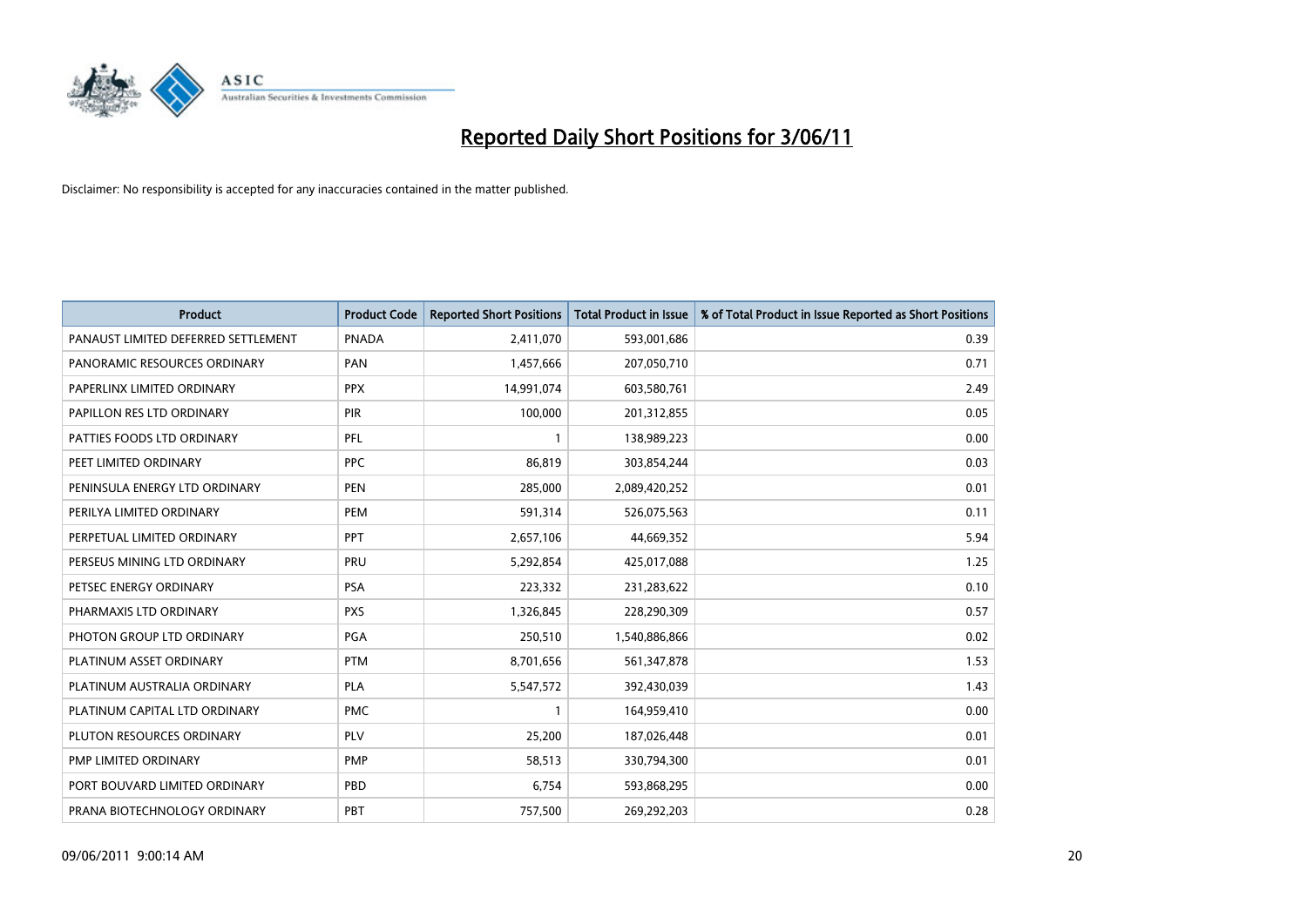

| <b>Product</b>                       | <b>Product Code</b> | <b>Reported Short Positions</b> | <b>Total Product in Issue</b> | % of Total Product in Issue Reported as Short Positions |
|--------------------------------------|---------------------|---------------------------------|-------------------------------|---------------------------------------------------------|
| PREMIER INVESTMENTS ORDINARY         | <b>PMV</b>          | 673,443                         | 155,062,831                   | 0.44                                                    |
| PRIMA BIOMED LTD ORDINARY            | <b>PRR</b>          | 3,779,108                       | 894,194,301                   | 0.42                                                    |
| PRIMARY HEALTH CARE ORDINARY         | <b>PRY</b>          | 9,380,930                       | 497,409,803                   | 1.88                                                    |
| PRIME INFR GROUP. STAPLED SECURITIES | PIH                 | 308,735                         | 351,776,795                   | 0.09                                                    |
| PRIME MEDIA GRP LTD ORDINARY         | PRT                 | 17,125                          | 366,330,303                   | 0.00                                                    |
| PROGEN PHARMACEUTIC ORDINARY         | PGL                 | 151,596                         | 24,709,097                    | 0.61                                                    |
| PROGRAMMED ORDINARY                  | <b>PRG</b>          | 382,573                         | 118,169,908                   | 0.31                                                    |
| <b>PSIVIDA CORP CDI 1:1</b>          | <b>PVA</b>          | 6,878                           | 8,891,730                     | 0.08                                                    |
| <b>QANTAS AIRWAYS ORDINARY</b>       | QAN                 | 33,884,578                      | 2,265,123,620                 | 1.48                                                    |
| OBE INSURANCE GROUP ORDINARY         | OBE                 | 19,621,967                      | 1,092,654,587                 | 1.76                                                    |
| OR NATIONAL LIMITED ORDINARY         | <b>ORN</b>          | 20,101,285                      | 2,440,000,000                 | 0.82                                                    |
| ORXPHARMA LTD ORDINARY               | <b>ORX</b>          | 19,038                          | 125,824,127                   | 0.02                                                    |
| <b>QUBE LOGISTICS ORDINARY UNITS</b> | <b>QUB</b>          | 18,451,451                      | 610,839,329                   | 3.02                                                    |
| RAMELIUS RESOURCES ORDINARY          | <b>RMS</b>          | 1,004,277                       | 291,767,215                   | 0.33                                                    |
| RAMSAY HEALTH CARE ORDINARY          | <b>RHC</b>          | 1,556,332                       | 202,081,252                   | 0.76                                                    |
| <b>RCR TOMLINSON ORDINARY</b>        | <b>RCR</b>          | 68,067                          | 131,972,672                   | 0.05                                                    |
| <b>REA GROUP ORDINARY</b>            | <b>REA</b>          | 92,247                          | 130,401,680                   | 0.06                                                    |
| <b>RECKON LIMITED ORDINARY</b>       | <b>RKN</b>          | 1,485                           | 133,384,060                   | 0.00                                                    |
| <b>RED FORK ENERGY ORDINARY</b>      | <b>RFE</b>          | 18,730                          | 269,769,853                   | 0.00                                                    |
| REDBANK ENERGY LTD ORDINARY          | AEI                 | 13                              | 786,287                       | 0.00                                                    |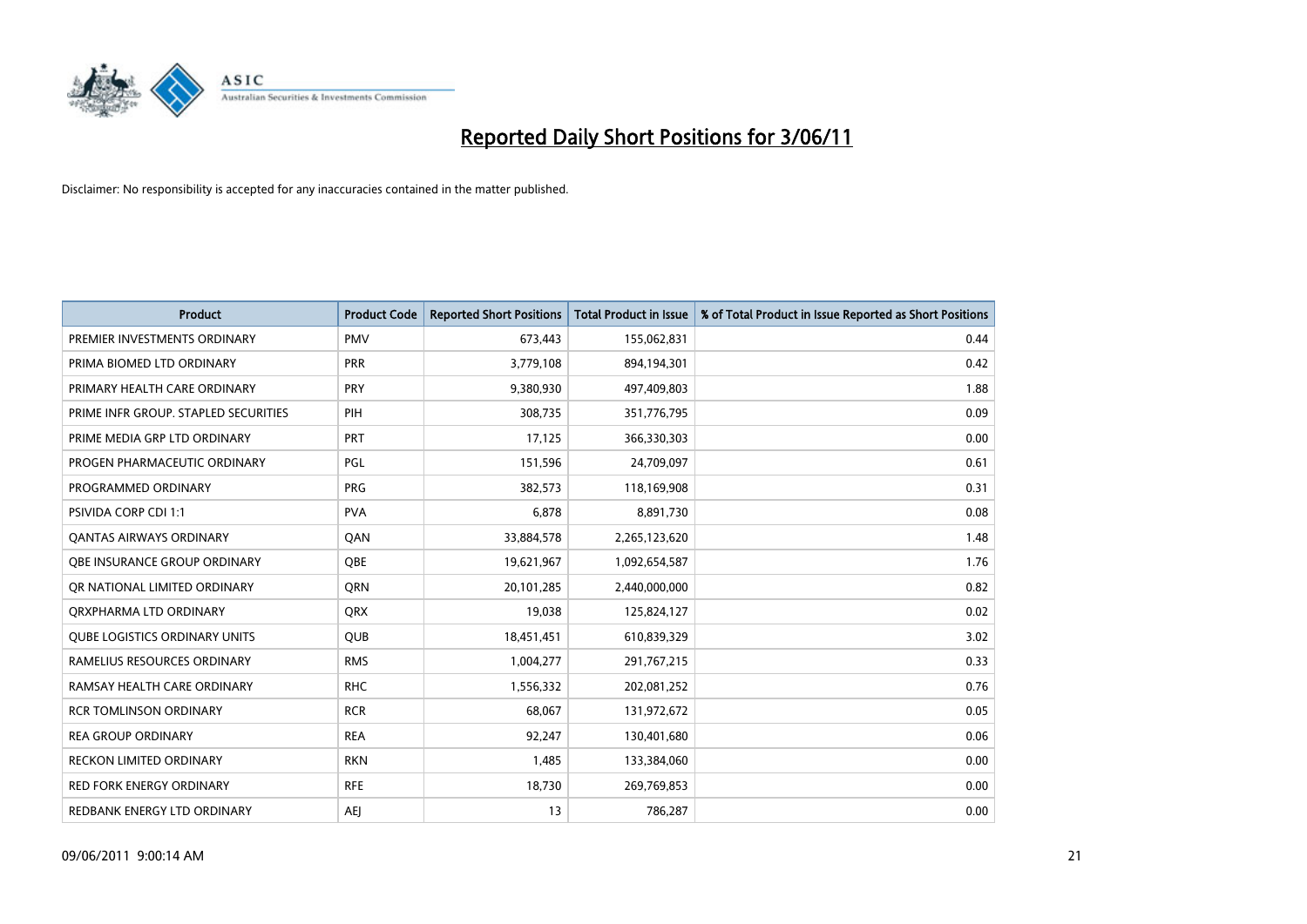

| Product                             | <b>Product Code</b> | <b>Reported Short Positions</b> | <b>Total Product in Issue</b> | % of Total Product in Issue Reported as Short Positions |
|-------------------------------------|---------------------|---------------------------------|-------------------------------|---------------------------------------------------------|
| <b>REDFLEX HOLDINGS ORDINARY</b>    | <b>RDF</b>          | 12,897                          | 110,345,599                   | 0.01                                                    |
| REED RESOURCES LTD ORDINARY         | <b>RDR</b>          | 461,758                         | 262,237,201                   | 0.17                                                    |
| <b>REGIS RESOURCES ORDINARY</b>     | <b>RRL</b>          | 2,010,464                       | 431,233,086                   | 0.45                                                    |
| RESMED INC CDI 10:1                 | <b>RMD</b>          | 16,623,231                      | 1,545,678,330                 | 1.05                                                    |
| <b>RESOLUTE MINING ORDINARY</b>     | <b>RSG</b>          | 6,129,222                       | 467,618,520                   | 1.29                                                    |
| <b>RESOURCE GENERATION ORDINARY</b> | <b>RES</b>          | 214,311                         | 250,700,530                   | 0.08                                                    |
| REVERSE CORP LIMITED ORDINARY       | <b>REF</b>          | 25,141                          | 92,382,175                    | 0.03                                                    |
| REX MINERALS LIMITED ORDINARY       | <b>RXM</b>          | 746,938                         | 152,438,879                   | 0.48                                                    |
| <b>RHG LIMITED ORDINARY</b>         | <b>RHG</b>          | 442,333                         | 318,745,978                   | 0.13                                                    |
| <b>RIALTO ENERGY ORDINARY</b>       | <b>RIA</b>          | 44,582                          | 346,629,841                   | 0.01                                                    |
| RIDLEY CORPORATION ORDINARY         | <b>RIC</b>          | 691,888                         | 307,817,071                   | 0.23                                                    |
| RIO TINTO LIMITED ORDINARY          | <b>RIO</b>          | 17,663,976                      | 435,758,720                   | 4.04                                                    |
| RIVERCITY MOTORWAY STAPLED          | <b>RCY</b>          | 132,000                         | 957,010,115                   | 0.01                                                    |
| RIVERSDALE MINING ORDINARY          | <b>RIV</b>          | 11,405                          | 244,431,186                   | 0.00                                                    |
| ROBUST RESOURCES ORDINARY           | <b>ROL</b>          | 1,131,196                       | 84,944,097                    | 1.33                                                    |
| ROC OIL COMPANY ORDINARY            | <b>ROC</b>          | 14,437,338                      | 713,254,560                   | 1.99                                                    |
| ROCKLANDS RICH. LTD ORDINARY        | RCI                 | 750                             | 360,203,917                   | 0.00                                                    |
| ROYAL WOLF HOLDINGS ORDINARY        | <b>RWH</b>          | 1,031,609                       | 100,387,052                   | 1.03                                                    |
| SAI GLOBAL LIMITED ORDINARY         | SAI                 | 218,269                         | 199,552,155                   | 0.11                                                    |
| SALMAT LIMITED ORDINARY             | <b>SLM</b>          | 396,065                         | 159,775,299                   | 0.25                                                    |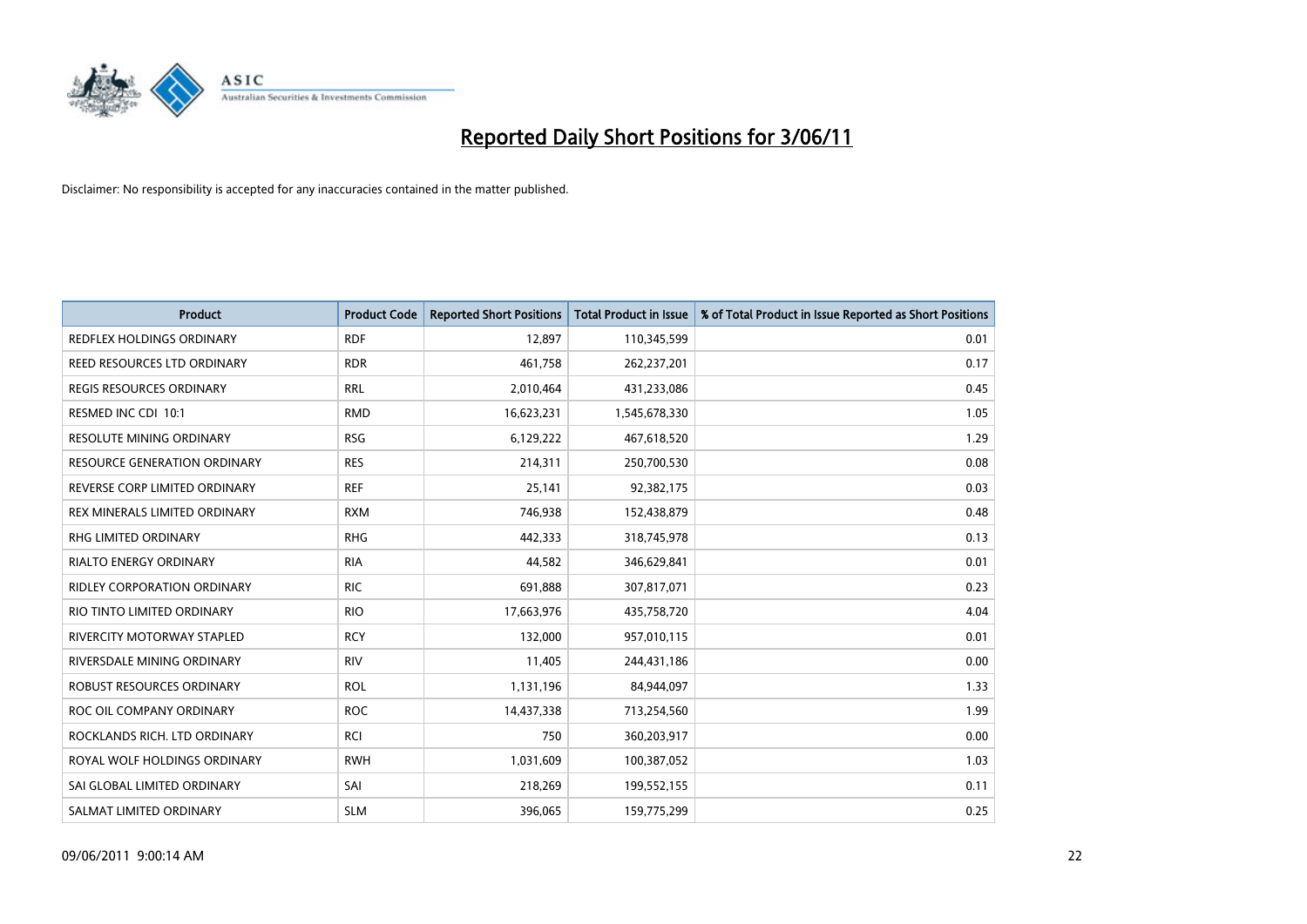

| <b>Product</b>                           | <b>Product Code</b> | <b>Reported Short Positions</b> | Total Product in Issue | % of Total Product in Issue Reported as Short Positions |
|------------------------------------------|---------------------|---------------------------------|------------------------|---------------------------------------------------------|
| SAMSON OIL & GAS LTD ORDINARY            | SSN                 | 2,419,220                       | 1,727,586,909          | 0.14                                                    |
| SANDFIRE RESOURCES ORDINARY              | <b>SFR</b>          | 2,801,685                       | 148,384,969            | 1.89                                                    |
| SANTOS LTD ORDINARY                      | <b>STO</b>          | 7,424,937                       | 877,955,664            | 0.86                                                    |
| SARACEN MINERAL ORDINARY                 | <b>SAR</b>          | 2,200,876                       | 492,151,415            | 0.44                                                    |
| SEDGMAN LIMITED ORDINARY                 | <b>SDM</b>          | 448,953                         | 209,752,689            | 0.22                                                    |
| SEEK LIMITED ORDINARY                    | <b>SEK</b>          | 10,593,358                      | 336,584,488            | 3.13                                                    |
| SELECT HARVESTS ORDINARY                 | SHV                 | 201,390                         | 56,226,960             | 0.35                                                    |
| SENETAS CORPORATION ORDINARY             | <b>SEN</b>          | 756,999                         | 463,105,195            | 0.16                                                    |
| SENEX ENERGY LIMITED ORDINARY            | SXY                 | 28,982                          | 756,747,445            | 0.00                                                    |
| SERVCORP LIMITED ORDINARY                | SRV                 | 68,180                          | 98,440,807             | 0.07                                                    |
| SERVICE STREAM ORDINARY                  | <b>SSM</b>          | 404,588                         | 283,418,867            | 0.14                                                    |
| SEVEN GROUP HOLDINGS ORDINARY            | <b>SVW</b>          | 1,453,801                       | 306,410,281            | 0.45                                                    |
| SEVEN WEST MEDIA LTD ORDINARY            | <b>SWM</b>          | 4,894,405                       | 610,327,899            | 0.80                                                    |
| SIGMA PHARMACEUTICAL ORDINARY            | <b>SIP</b>          | 16,385,143                      | 1,178,626,572          | 1.39                                                    |
| SILEX SYSTEMS ORDINARY                   | <b>SLX</b>          | 295,673                         | 170,133,997            | 0.17                                                    |
| SILVER LAKE RESOURCE ORDINARY            | <b>SLR</b>          | 74,967                          | 178,882,838            | 0.04                                                    |
| SIMS METAL MGMT LTD ORDINARY             | SGM                 | 3,010,674                       | 205,393,914            | 1.44                                                    |
| SINGAPORE TELECOMM. CHESS DEPOSITARY INT | SGT                 | 5,987,419                       | 234,092,504            | 2.56                                                    |
| SKILLED GROUP LTD ORDINARY               | <b>SKE</b>          | 45,785                          | 233,089,776            | 0.01                                                    |
| SKY CITY ENTERTAIN, ORDINARY             | <b>SKC</b>          | 108.327                         | 576,958,340            | 0.02                                                    |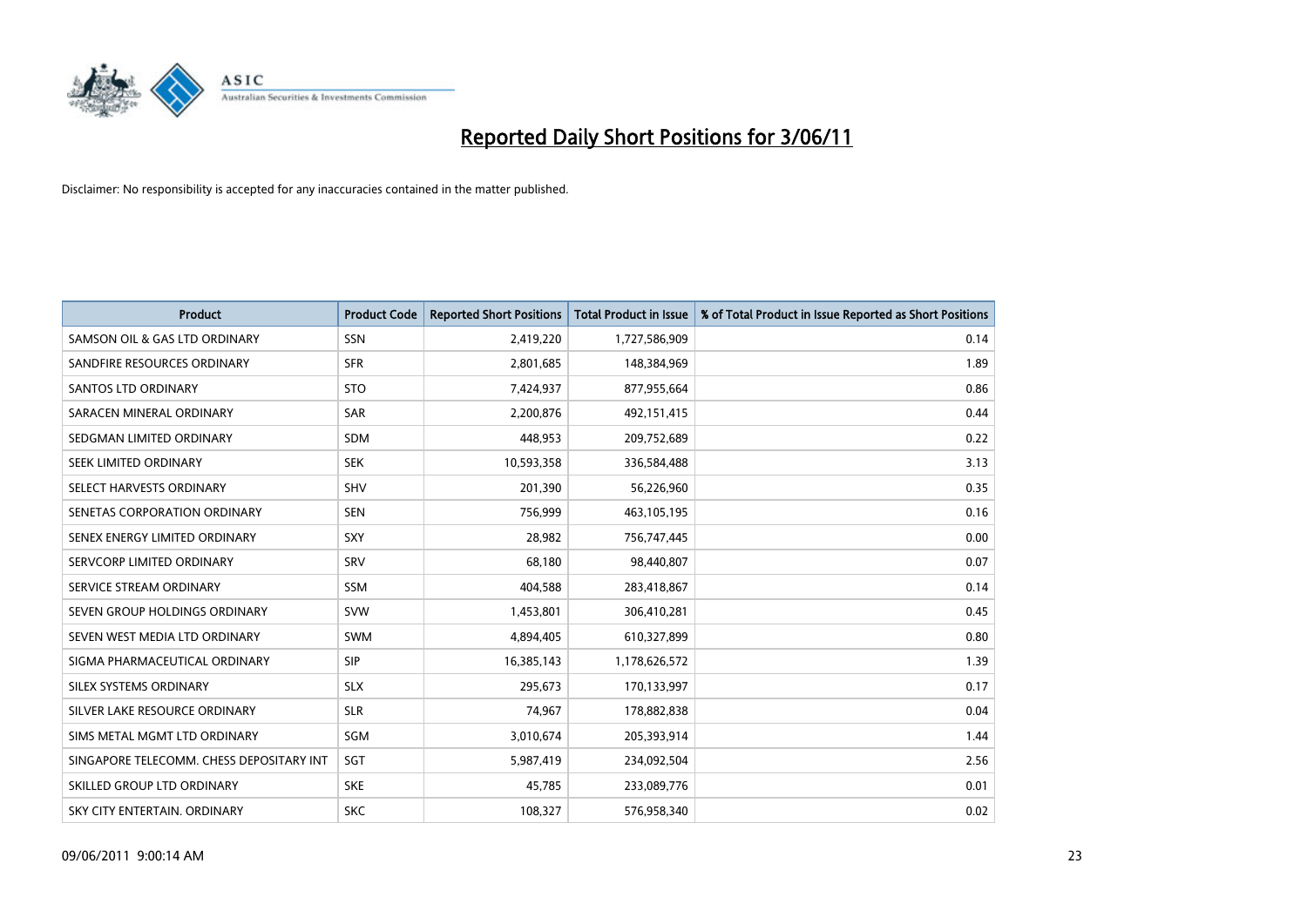

| <b>Product</b>                           | <b>Product Code</b> | <b>Reported Short Positions</b> | <b>Total Product in Issue</b> | % of Total Product in Issue Reported as Short Positions |
|------------------------------------------|---------------------|---------------------------------|-------------------------------|---------------------------------------------------------|
| <b>SKY NETWORK ORDINARY</b>              | <b>SKT</b>          | 46,770                          | 389,139,785                   | 0.01                                                    |
| SMS MANAGEMENT. ORDINARY                 | <b>SMX</b>          | 362,577                         | 67,765,118                    | 0.54                                                    |
| SONIC HEALTHCARE ORDINARY                | <b>SHL</b>          | 6,221,209                       | 388,429,875                   | 1.60                                                    |
| SOUL PATTINSON (W.H) ORDINARY            | SOL                 | 49,368                          | 238,640,580                   | 0.02                                                    |
| SOUTH BOULDER MINES ORDINARY             | <b>STB</b>          | 2,216                           | 86,115,688                    | 0.00                                                    |
| SP AUSNET STAPLED SECURITIES             | <b>SPN</b>          | 4,708,205                       | 2,795,115,439                 | 0.17                                                    |
| SPARK INFRASTRUCTURE STAPLED NOTE & UNIT | SKI                 | 14,688,336                      | 1,326,734,264                 | 1.09                                                    |
| SPDR 200 FUND ETF UNITS                  | <b>STW</b>          | 8                               | 50,339,159                    | 0.00                                                    |
| SPECIALTY FASHION ORDINARY               | <b>SFH</b>          | 582,300                         | 191,786,121                   | 0.30                                                    |
| SPOTLESS GROUP LTD ORDINARY              | <b>SPT</b>          | 2,553,554                       | 262,766,725                   | 0.97                                                    |
| ST BARBARA LIMITED ORDINARY              | SBM                 | 5,731,970                       | 325,615,389                   | 1.75                                                    |
| STAGING CONNECTIONS ORDINARY             | <b>STG</b>          | 2,917,189                       | 78,317,726                    | 3.72                                                    |
| STANMORE COAL LTD ORDINARY               | <b>SMR</b>          | 73,240                          | 88,270,738                    | 0.08                                                    |
| STARPHARMA HOLDINGS ORDINARY             | SPL                 | 200,971                         | 247,560,721                   | 0.08                                                    |
| STH AMERICAN COR LTD ORDINARY            | SAY                 | 9,200                           | 245,846,493                   | 0.00                                                    |
| STH CRS ELECT ENGNR ORDINARY             | <b>SXE</b>          | 2,910                           | 157,512,273                   | 0.00                                                    |
| STHN CROSS MEDIA ORDINARY                | <b>SXL</b>          | 4,397,311                       | 705,712,186                   | 0.62                                                    |
| STOCKLAND UNITS/ORD STAPLED              | SGP                 | 8,850,320                       | 2,383,036,717                 | 0.37                                                    |
| STRAITS RES LTD. ORDINARY                | SRO                 | 7,751,490                       | 324,655,749                   | 2.38                                                    |
| STW COMMUNICATIONS ORDINARY              | SGN                 | 383,684                         | 364,310,964                   | 0.11                                                    |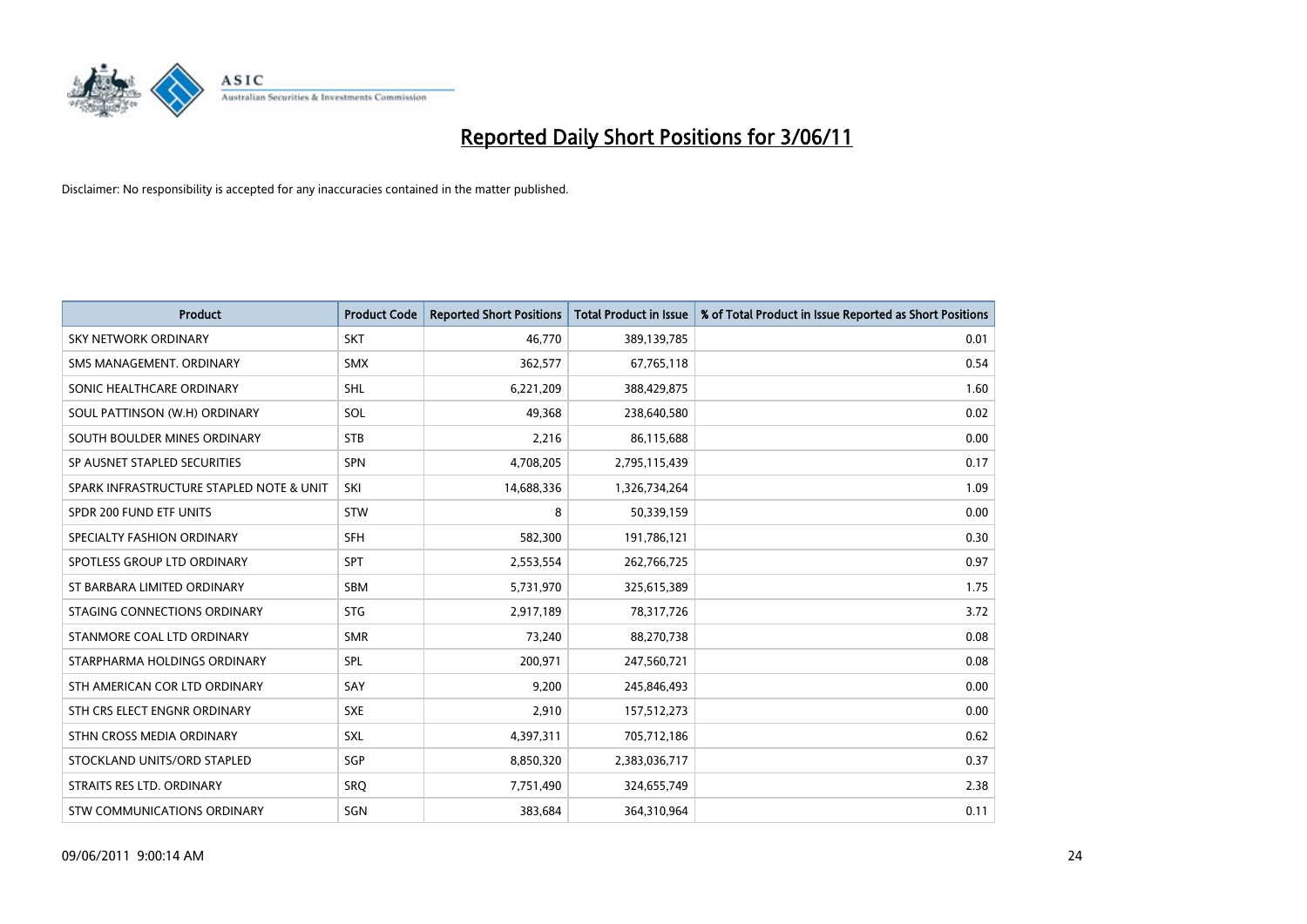

| <b>Product</b>                       | <b>Product Code</b> | <b>Reported Short Positions</b> | <b>Total Product in Issue</b> | % of Total Product in Issue Reported as Short Positions |
|--------------------------------------|---------------------|---------------------------------|-------------------------------|---------------------------------------------------------|
| <b>SUNCORP GROUP LTD ORDINARY</b>    | <b>SUN</b>          | 9,726,880                       | 1,286,600,980                 | 0.74                                                    |
| SUNDANCE ENERGY ORDINARY             | <b>SEA</b>          | 45,559                          | 276,709,585                   | 0.02                                                    |
| SUNDANCE RESOURCES ORDINARY          | <b>SDL</b>          | 13,064,004                      | 2,870,657,169                 | 0.45                                                    |
| SUNLAND GROUP LTD ORDINARY           | <b>SDG</b>          | 189,247                         | 224,881,794                   | 0.08                                                    |
| SUPER RET REP LTD ORDINARY           | SUL                 | 174,624                         | 130,018,739                   | 0.14                                                    |
| SWICK MINING ORDINARY                | <b>SWK</b>          | 56,057                          | 236,724,970                   | 0.02                                                    |
| SYMEX HOLDINGS ORDINARY              | SYM                 | 27,221                          | 189,166,670                   | 0.01                                                    |
| <b>TABCORP HOLDINGS LTD ORDINARY</b> | <b>TAH</b>          | 3,288,648                       | 688,019,737                   | 0.48                                                    |
| <b>TALENT2 INTERNATION ORDINARY</b>  | <b>TWO</b>          | 95,491                          | 144,422,121                   | 0.07                                                    |
| <b>TALISMAN MINING ORDINARY</b>      | <b>TLM</b>          | 3,079                           | 130,438,627                   | 0.00                                                    |
| TANAMI GOLD NL ORDINARY              | <b>TAM</b>          | 23,273                          | 260,997,677                   | 0.01                                                    |
| TAP OIL LIMITED ORDINARY             | <b>TAP</b>          | 585,265                         | 240,967,311                   | 0.24                                                    |
| TASSAL GROUP LIMITED ORDINARY        | <b>TGR</b>          | 72,785                          | 146,304,404                   | 0.03                                                    |
| <b>TATTS GROUP LTD ORDINARY</b>      | <b>TTS</b>          | 12,904,871                      | 1,318,683,208                 | 0.97                                                    |
| TELECOM CORPORATION ORDINARY         | <b>TEL</b>          | 33,936,929                      | 1,924,665,206                 | 1.74                                                    |
| TELSTRA CORPORATION, ORDINARY        | <b>TLS</b>          | 54,926,234                      | 12,443,074,357                | 0.43                                                    |
| TEN NETWORK HOLDINGS ORDINARY        | <b>TEN</b>          | 37,946,237                      | 1,045,236,720                 | 3.61                                                    |
| TERANGA GOLD CORP CDI 1:1            | <b>TGZ</b>          | 324,581                         | 150,340,337                   | 0.20                                                    |
| TFS CORPORATION LTD ORDINARY         | <b>TFC</b>          | 65,944                          | 275,789,494                   | 0.02                                                    |
| THE REJECT SHOP ORDINARY             | <b>TRS</b>          | 924,739                         | 26,033,570                    | 3.54                                                    |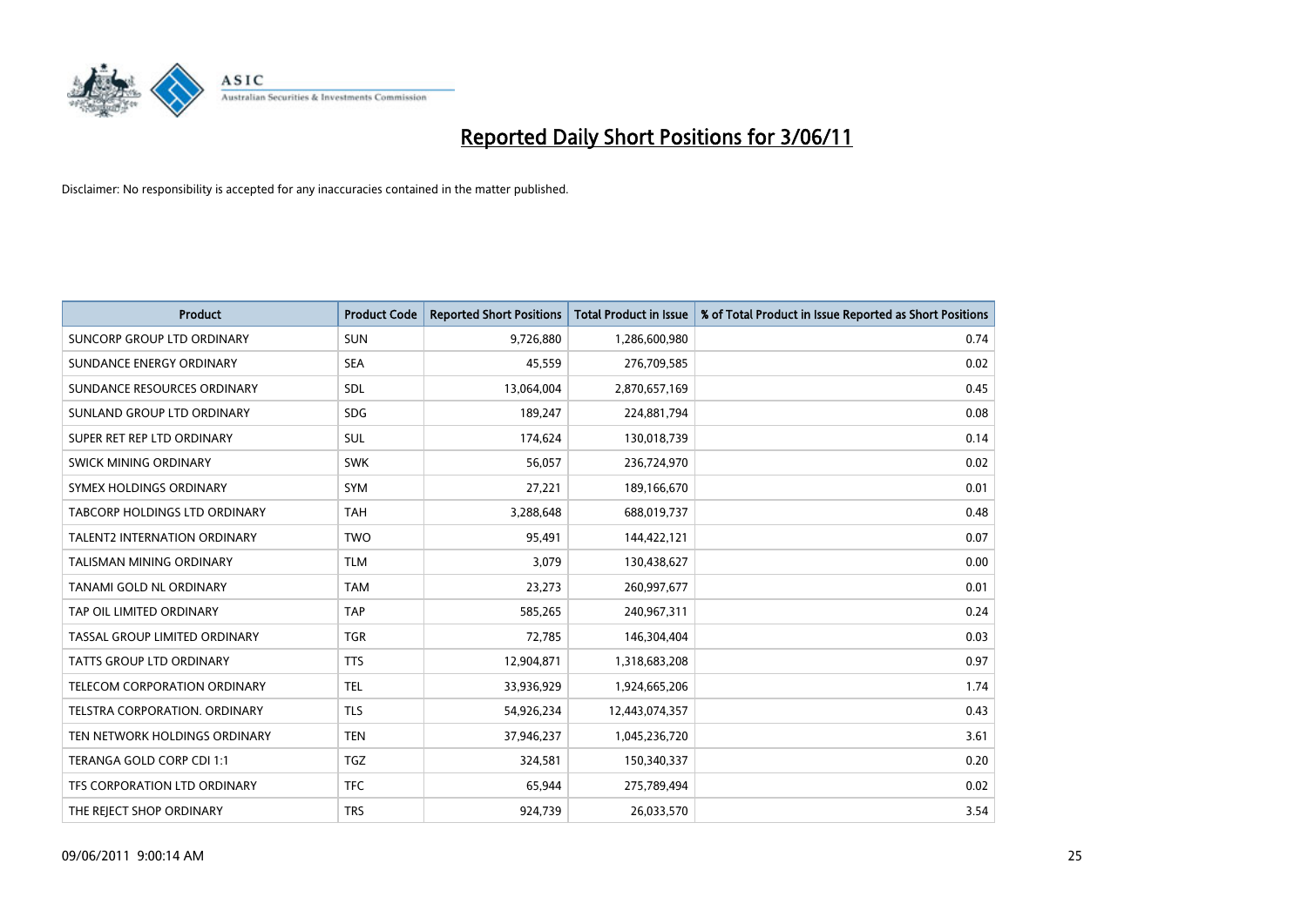

| <b>Product</b>                          | <b>Product Code</b> | <b>Reported Short Positions</b> | Total Product in Issue | % of Total Product in Issue Reported as Short Positions |
|-----------------------------------------|---------------------|---------------------------------|------------------------|---------------------------------------------------------|
| THOR MINING PLC CHESS DEPOSITARY 1:1    | <b>THR</b>          | 2,307                           | 222,489,120            | 0.00                                                    |
| THORN GROUP LIMITED ORDINARY            | <b>TGA</b>          | 11,863                          | 129,858,924            | 0.01                                                    |
| THUNDELARRA EXPLOR, ORDINARY            | <b>THX</b>          | 10,234                          | 153,578,927            | 0.01                                                    |
| TIGER RESOURCES ORDINARY                | <b>TGS</b>          | 128,896                         | 669,035,549            | 0.02                                                    |
| TIMBERCORP LIMITED ORDINARY             | <b>TIM</b>          | 90,074                          | 352,071,429            | 0.02                                                    |
| <b>TISHMAN SPEYER UNITS</b>             | <b>TSO</b>          | 58,794                          | 338,440,904            | 0.01                                                    |
| TNG LIMITED ORDINARY                    | <b>TNG</b>          | 4,321                           | 284,803,062            | 0.00                                                    |
| TOLL HOLDINGS LTD ORDINARY              | <b>TOL</b>          | 23,211,981                      | 710,128,531            | 3.25                                                    |
| TORO ENERGY LIMITED ORDINARY            | <b>TOE</b>          | 35,404                          | 964,936,676            | 0.00                                                    |
| <b>TOWER LIMITED ORDINARY</b>           | <b>TWR</b>          | 745,118                         | 263,603,448            | 0.28                                                    |
| TOX FREE SOLUTIONS ORDINARY             | <b>TOX</b>          | 30,249                          | 92,630,478             | 0.03                                                    |
| TPG TELECOM LIMITED ORDINARY            | <b>TPM</b>          | 4,168,602                       | 783,481,644            | 0.52                                                    |
| TRANSFIELD SERV INFR STAPLED SECURITIES | <b>TSI</b>          | 16,604                          | 438,756,421            | 0.00                                                    |
| TRANSFIELD SERVICES ORDINARY            | <b>TSE</b>          | 6,707,484                       | 549,715,957            | 1.22                                                    |
| TRANSPACIFIC INDUST, ORDINARY           | <b>TPI</b>          | 10,651,973                      | 960,638,735            | 1.08                                                    |
| TRANSURBAN GROUP TRIPLE STAPLED SEC.    | <b>TCL</b>          | 4,889,712                       | 1,443,543,731          | 0.32                                                    |
| TREASURY WINE ESTATE ORDINARY           | <b>TWE</b>          | 7,253,705                       | 647,227,144            | 1.14                                                    |
| TRINITY GROUP STAPLED SECURITIES        | <b>TCO</b>          | 3,419                           | 203,405,927            | 0.00                                                    |
| TROY RESOURCES NL ORDINARY              | <b>TRY</b>          | 21,754                          | 87,970,323             | 0.02                                                    |
| <b>UGL LIMITED ORDINARY</b>             | UGL                 | 5,732,053                       | 166,047,171            | 3.43                                                    |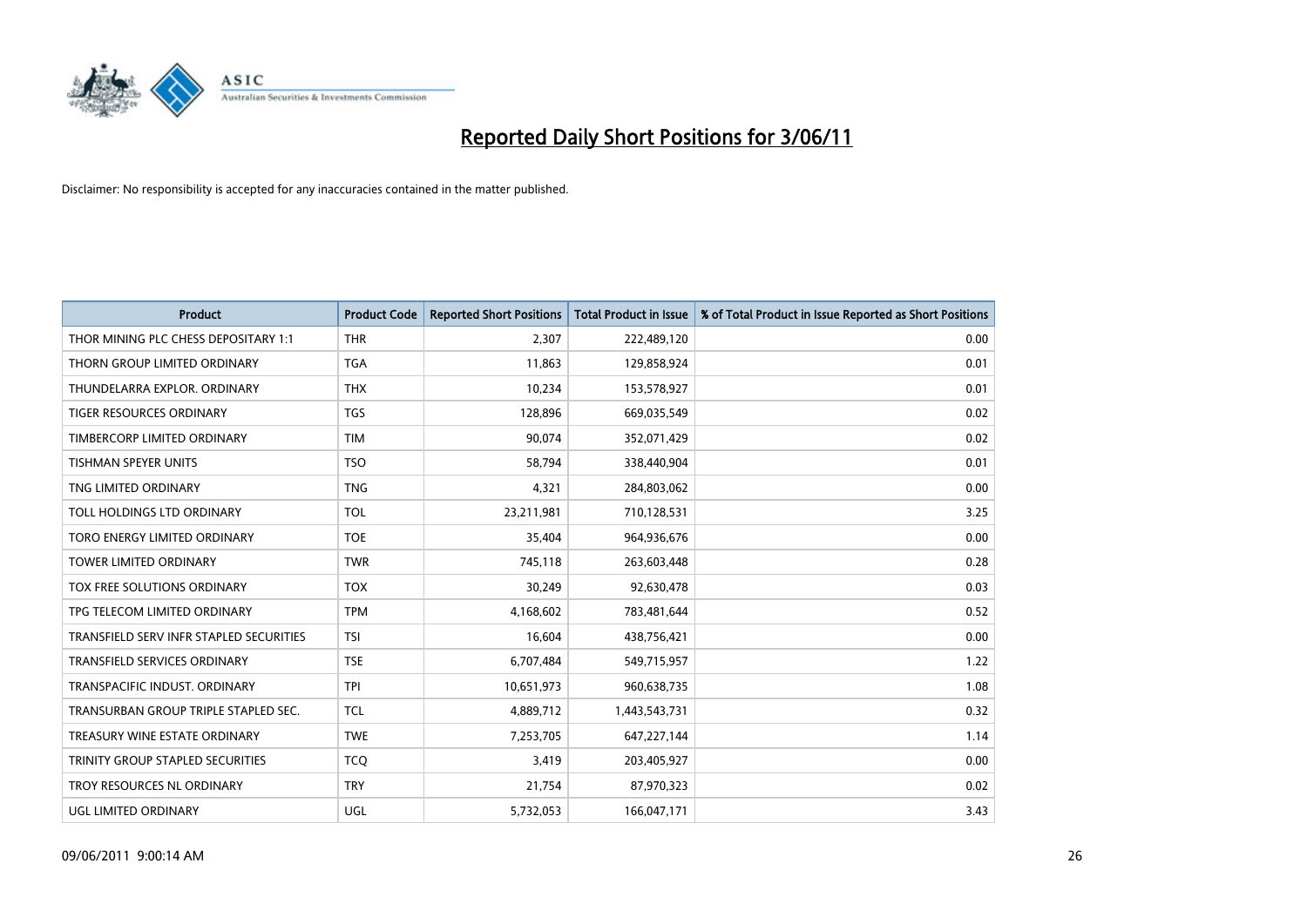

| <b>Product</b>                            | <b>Product Code</b> | <b>Reported Short Positions</b> | <b>Total Product in Issue</b> | % of Total Product in Issue Reported as Short Positions |
|-------------------------------------------|---------------------|---------------------------------|-------------------------------|---------------------------------------------------------|
| UNILIFE CORPORATION CDI US PROHIBITED     | <b>UNS</b>          | 612,757                         | 273,378,408                   | 0.22                                                    |
| VALAD PROPERTY GROUP STAPLED US PROHIBIT. | <b>VPG</b>          | 2,769,216                       | 115,108,116                   | 2.41                                                    |
| <b>VDM GROUP LIMITED ORDINARY</b>         | <b>VMG</b>          | 11,116                          | 193,127,749                   | 0.01                                                    |
| <b>VENTURE MINERALS ORDINARY</b>          | <b>VMS</b>          | 158,639                         | 220,943,592                   | 0.07                                                    |
| <b>VIRGIN BLUE HOLDINGS ORDINARY</b>      | <b>VBA</b>          | 43,298,182                      | 2,210,197,600                 | 1.94                                                    |
| <b>VISION GROUP HLDGS ORDINARY</b>        | <b>VGH</b>          | 78,000                          | 74,197,532                    | 0.11                                                    |
| <b>VITA GROUP LTD ORDINARY</b>            | <b>VTG</b>          | 75.190                          | 142,499,800                   | 0.05                                                    |
| VITERRA INC CDI 1:1                       | <b>VTA</b>          | 3,828                           | 68,629,939                    | 0.01                                                    |
| <b>WAREHOUSE GROUP ORDINARY</b>           | <b>WHS</b>          | 35,013                          | 311,195,868                   | 0.01                                                    |
| <b>WATPAC LIMITED ORDINARY</b>            | <b>WTP</b>          | 53,548                          | 183,341,382                   | 0.02                                                    |
| <b>WDS LIMITED ORDINARY</b>               | <b>WDS</b>          | 701                             | 144,055,662                   | 0.00                                                    |
| WEBJET LIMITED ORDINARY                   | <b>WEB</b>          | 397,285                         | 76,654,002                    | 0.52                                                    |
| <b>WESFARMERS LIMITED ORDINARY</b>        | <b>WES</b>          | 22,493,962                      | 1,005,426,682                 | 2.23                                                    |
| WESFARMERS LIMITED PARTIALLY PROTECTED    | <b>WESN</b>         | 80,621                          | 151,645,480                   | 0.03                                                    |
| WESTERN AREAS NL ORDINARY                 | <b>WSA</b>          | 6,789,647                       | 179,735,899                   | 3.76                                                    |
| WESTERN DESERT RES. ORDINARY              | <b>WDR</b>          | 948                             | 164,403,120                   | 0.00                                                    |
| WESTFIELD GROUP ORD/UNIT STAPLED SEC      | <b>WDC</b>          | 9,722,753                       | 2,308,988,539                 | 0.37                                                    |
| WESTFIELD RETAIL TST UNIT STAPLED         | <b>WRT</b>          | 28,137,490                      | 3,054,166,195                 | 0.92                                                    |
| <b>WESTPAC BANKING CORP ORDINARY</b>      | <b>WBC</b>          | 28,227,829                      | 3,009,658,150                 | 0.90                                                    |
| WHITE ENERGY COMPANY ORDINARY             | <b>WEC</b>          | 3,645,166                       | 316,104,241                   | 1.15                                                    |